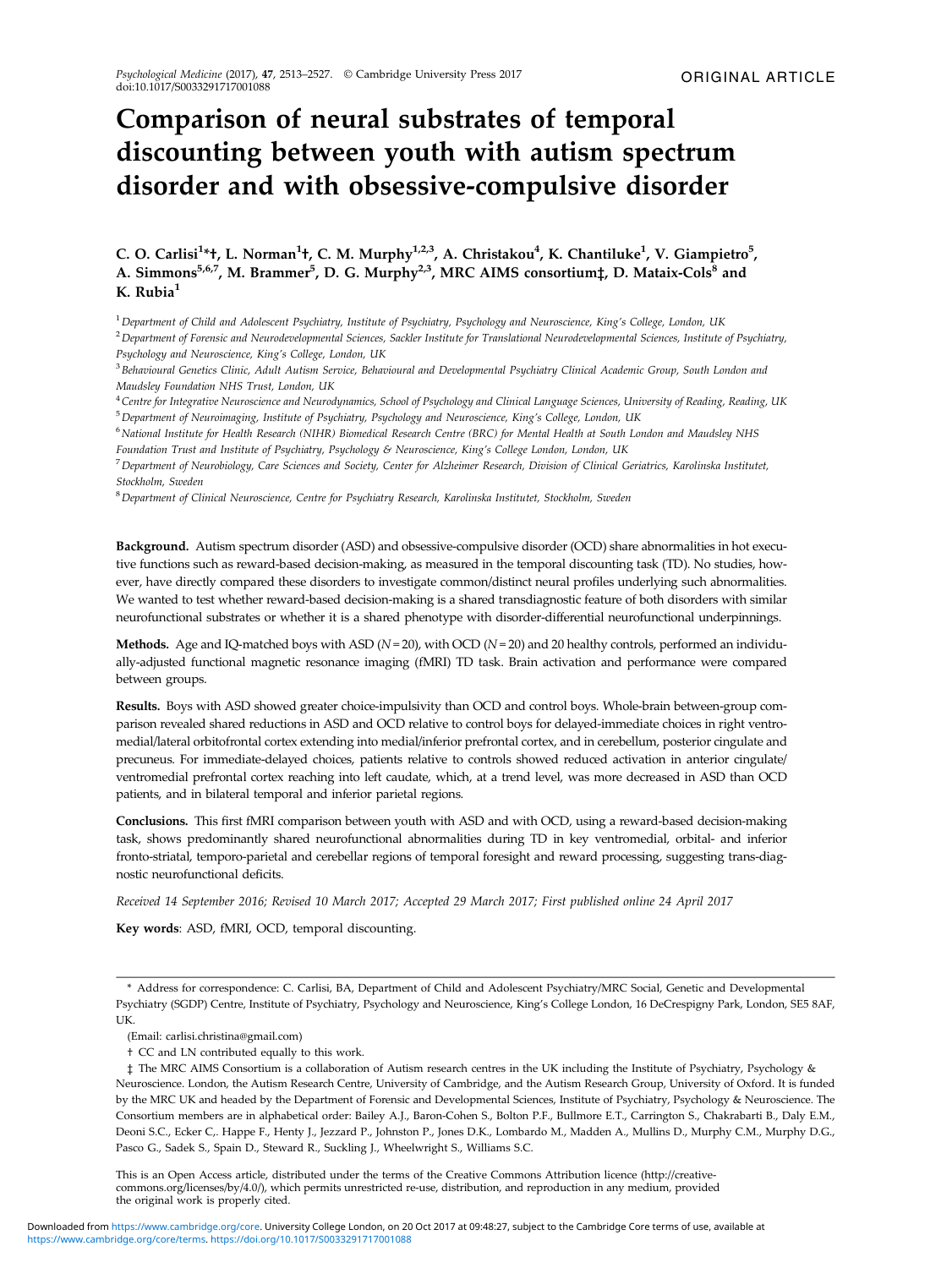## Introduction

Autism Spectrum Disorder (ASD) is characterized by social communication difficulties and stereotyped repetitive behaviours (American Psychiatric Association, [2013\)](#page-10-0) with a prevalence of 0.6–2%, predominantly in males (Blumberg et al. [2013\)](#page-10-0). Obsessive-Compulsive Disorder (OCD) involves recurrent, intrusive and distressing thoughts (obsessions) and repetitive rituals (compulsions) (American Psychiatric Association, [2013\)](#page-10-0), affecting 1–3% of the population with a higher male prevalence in children (Ruscio et al. [2010\)](#page-13-0). These disorders are highly comorbid, with rates exceeding 30% (Simonoff et al. [2008](#page-13-0)) and can sometimes be clinically difficult to separate (Doshi-Velez et al. [2014\)](#page-11-0).

The allowance of co-diagnosis of OCD with ASD in DSM-5 questions whether phenotypes common to both disorders are mediated by shared or disorderspecific mechanisms. Characteristic behaviours observed in ASD are wide-ranging and heterogeneous but can include physical rocking, tapping, counting and behavioural inflexibility (e.g. insistence on performing actions in a certain order). Similarly, behaviours in OCD vary widely, but compulsions often include hand-washing, checking, and, sometimes seemingly similar to ASD, counting and behavioural inflexibility surrounding order and symmetry. It has been hypothesized that in both cases, these behaviours may relate to abnormalities in fronto-striatal circuitry that is also important in reward-based decisionmaking (Langen et al. [2011\)](#page-12-0). In ASD, repetitive behaviours are often considered soothing and rewarding, while in OCD, compulsions are performed to reduce anxiety and are often debilitating. However, despite this distinction, converging evidence suggests repetitive behaviours in ASD and OCD may be mediated by shared mechanisms including behavioural disinhibition or motivation control (Hollander et al. [2007](#page-11-0)). Such impairments may maintain diminished control over repetitive behaviours in ASD and compulsions in OCD and involve goal-directed reward-based decision-making. A meta-analysis of structural and functional neuroimaging studies comparing ASD and OCD found shared reduced structure and function during cognitive control in medial prefrontal regions but that OCD had disorder-specific increased function and structure in basal ganglia and insula while ASD had disorder-specific functional reduction in DLPFC and reduced PCC deactivation, presumably reflecting disorder-specific fronto-striato-insular dysregulation in OCD but fronto-striato-insular maldevelopment in ASD, both underpinned by shared reduced prefrontal control (Carlisi et al. [2016](#page-10-0)b).

Both disorders also share deficits in motivated 'hot' executive functions (EF) (Zelazo & Müller,

[2007\)](#page-14-0) including reward-based decision-making measured by choice-impulsivity tasks of gambling and temporal discounting (TD) (Hill, [2004](#page-11-0); Sanders et al. [2008;](#page-13-0) Abramovitch et al. [2013;](#page-10-0) Chen et al. [2016](#page-10-0)). TD requires choosing between small immediate rewards and larger later rewards, assessing the extent to which a reward is subjectively discounted when delayed in time (Rubia et al. [2009](#page-13-0)). The ability to inhibit immediate reward choices and wait for larger rewards depends on well-developed frontal lobemediated motivation control and temporal foresight and is a key for mature decision-making. A TD function is typically hyperbolic, with steeper rates reflecting more impulsive choice behaviour (Richards et al. [1999\)](#page-13-0) (see online Supplement). TD matures with age (Christakou et al. [2011;](#page-10-0) Steinbeis et al. [2016\)](#page-13-0) and varies among individuals (Odum, [2011\)](#page-12-0), with steeper TD observed in younger people and individuals with attention deficit hyperactivity disorder (ADHD) and related impulsive disorders (Rubia et al. [2009](#page-13-0); Noreika et al. [2013](#page-12-0)). Functional magnetic resonance imaging (fMRI) studies of TD in healthy adults and children implicate ventromedial-fronto-limbic networks of reward-based decision-making and dorsolateral and inferior-fronto-insula-striato-parietal networks of temporal foresight (Christakou et al. [2011;](#page-10-0) Chantiluke et al. [2014](#page-10-0)b; Wesley & Bickel, [2014\)](#page-14-0).

People with ASD have been shown to have deficits in reward-motivated and forward-thinking behaviour including reward processing and reversal learning (Scott-Van Zeeland et al. [2010;](#page-13-0) Chantiluke et al. [2015](#page-10-0)a), incentive processing (Dichter et al. [2012](#page-11-0)), planning (Ozonoff & Jensen, [1999](#page-12-0); Geurts et al. [2004;](#page-11-0) Hill, [2004\)](#page-11-0) and TD (Chantiluke et al. [2014](#page-10-0)b). However, there have also been negative findings (Antrop et al. [2006;](#page-10-0) Demurie et al. [2013](#page-11-0)). ASD is characterized by fronto-temporo-limbic abnormalities mediating socio-emotional processes (Via et al. [2011;](#page-13-0) Philip et al. [2012](#page-12-0); Carlisi et al. [2016](#page-10-0)b), and in ventromedial/fronto-limbic brain regions involved in TD (Christakou et al. [2011](#page-10-0); Peters & Büchel, [2011\)](#page-12-0) during reward-related and planning tasks (Just et al. [2007;](#page-11-0) Schmitz et al. [2008](#page-13-0); Dichter et al. [2012](#page-11-0); Kohls et al. [2013](#page-11-0)). However, only one fMRI study has been published investigating the neural correlates of TD in adolescents with ASD, which found a weaker relationship between task-performance and bilateral superior temporal and right insular activation relative to controls (Chantiluke et al. [2014](#page-10-0)b).

Patients with OCD show deficits during planning (van den Heuvel et al. [2011;](#page-13-0) Shin et al. [2014](#page-13-0)), goaldirected learning (Gillan & Robbins, [2014](#page-11-0); Voon et al. [2015\)](#page-13-0), reward-based decision-making, gambling (Grassi et al. [2015](#page-11-0); Figee et al. [2016](#page-11-0)), and incentive pro-cessing (Figee et al. [2011](#page-11-0)). Despite evidence that heightened impulsivity is a phenotype associated with OCD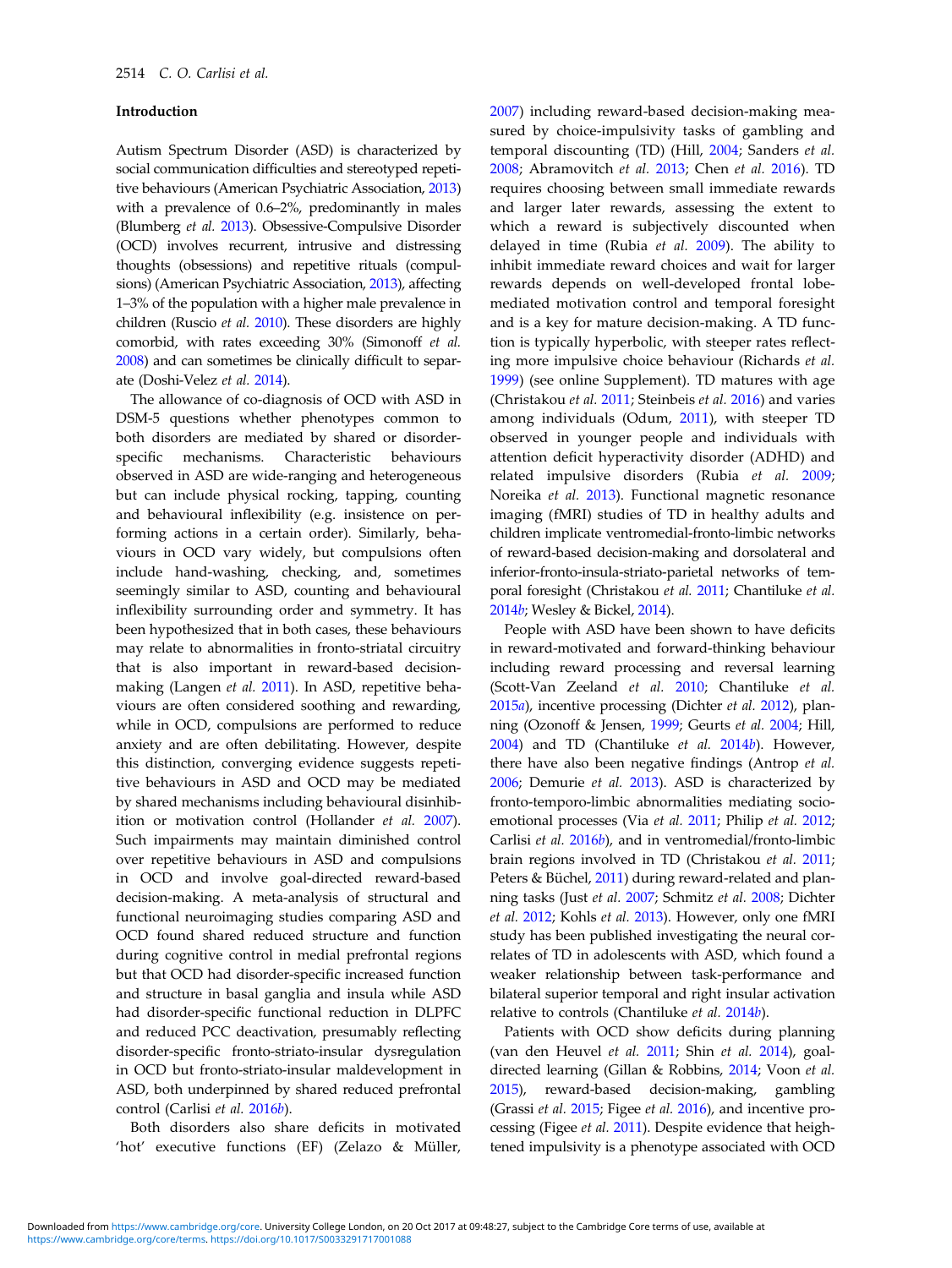(Benatti et al. [2014](#page-10-0)), only one (Sohn et al. [2014\)](#page-13-0) of three TD studies in OCD (Vloet et al. [2010](#page-13-0); Pinto et al. [2014](#page-12-0); Sohn *et al.* [2014](#page-13-0)) found performance deficits.

Neuroimaging studies show that OCD is characterized by structural and functional abnormalities in medial and orbitofronto-striato-thalamo-cortical networks mediating EF (Menzies et al. [2008](#page-12-0); Radua et al. [2010](#page-12-0); Carlisi et al. [2016](#page-10-0)b; Norman et al. [2016\)](#page-12-0). No fMRI studies, however, have investigated TD in OCD. Studies using other decision-making tasks in OCD have found hyperactivity in ventral-affective regions including ventromedial prefrontal, orbitofrontal and rostral anterior cingulate cortex (rACC) projecting to ventral striatum and mediodorsal thalamus, and hypoactivity in dorsalcognitive cortico-striato-thalamic regions including dorsolateral prefrontal (DLPFC), temporal and parietal association cortex projecting to the dorsal striatum and caudate in patients relative to controls (Menzies et al. [2008](#page-12-0); Brem et al. [2012\)](#page-10-0). Hypoactivation in DLPFC and caudate has furthermore been shown in OCD patients during planning (van den Heuvel et al. [2005,](#page-13-0) [2011](#page-13-0)).

This suggests that ASD and OCD have abnormalities during planning and 'hot' EF tasks including rewardbased decision-making, and that this may be underpinned by ventromedial and dorsolateral prefrontostriato-limbic abnormalities. However, it is unclear whether reward-based decision-making problems in both disorders are underpinned by shared transdiagnostic mechanisms or by disorder-specific underlying abnormalities.

We hypothesized that adolescents with ASD would be more impaired on TD relative to adolescents with OCD and controls (Scott-Van Zeeland et al. [2010](#page-13-0); Chantiluke et al. [2014](#page-10-0)b; Chen et al. [2016\)](#page-10-0) and that both clinical groups compared with healthy controls would show underactivation in underlying ventromedial prefrontal, limbic and striatal regions mediating TD (Fineberg et al. [2009](#page-11-0)), reflecting a trans-diagnostic neurofunctional phenotype (Chantiluke et al. [2015](#page-10-0)a; Grassi et al. [2015;](#page-11-0) Chen et al. [2016](#page-10-0)). However, we hypothesized that people with OCD would show disorder-specific (ventro)medial and dorsolateral-prefrontal dysfunction (Menzies et al. [2008](#page-12-0); Carlisi et al. [2016](#page-10-0)b; Norman et al. [2016](#page-12-0)) while ASD adolescents would show disorderspecific insular and temporo-parietal dysfunction compared to controls (Di Martino et al. [2009;](#page-11-0) Chantiluke et al. [2014](#page-10-0)b; Carlisi et al. [2016](#page-10-0)b).

# Methods

# Participants

Sixty-nine right-handed (Oldfield, [1971\)](#page-12-0) boys (20 controls, 29 boys with ASD, 20 boys with OCD), 11–17 years,  $IQ \ge 70$  (Wechsler, [1999\)](#page-14-0) participated. Medicationnaïve boys with high-functioning ASD were recruited from local clinics and support-groups. ASD diagnosis was made by a consultant psychiatrist using ICD-10 research diagnostic criteria (WHO, [1992](#page-14-0)) and confirmed with the Autism Diagnostic Interview-Revised [ADI-R; (Lord et al. [1994\)](#page-12-0)]. The ADI-R and the Autism Diagnostic Observation Schedule [ADOS; (Lord et al. [2000](#page-12-0))] were completed for all ASD boys; all 29 reached autism cut-offs on all ADI-R (social/communication/ restricted/stereotyped) and ADOS (communication/ social) domains. ASD participants either fulfilled ICD-10 research diagnostic criteria for autism  $(N=7)$  or fulfilled these criteria but had no history of language delay and therefore were subtyped with Asperger's syndrome (N = 22). Parents of ASD boys completed the Social Communication Questionnaire [SCQ; (Rutter et al. [2003\)](#page-13-0)] and the Strengths and Difficulties Questionnaire [SDQ; (Goodman & Scott, [1999](#page-11-0))] (see online Supplement). ASD participants had a physical examination to exclude comorbid medical disorders and biochemical, haematological and chromosomal abnormalities associated with ASD. None of the ASD individuals had a comorbid diagnosis of OCD or any psychiatric disorder, and none of the OCD patients had comorbid ASD.

OCD boys were recruited from National and Specialist OCD clinics. Diagnosis was made by a consultant psychiatrist using ICD-10 criteria and confirmed by the Children's Yale-Brown Obsessive-Compulsive Scale [CY-BOCS; (Goodman et al. [1989](#page-11-0))]. Parents of OCD patients completed the SDQ. Patients with comorbid psychiatric or neurological disorders, including ASD, were not included in the OCD sample, although OCD patients were not specifically assessed for ASD. Four boys were prescribed stable doses of antidepressants (see online Supplement).

Twenty age and handedness-matched healthy controls were recruited locally by advertisement. Controls scored below clinical threshold on the SDQ and SCQ for any disorder and did not have any psychiatric condition.

Exclusion criteria for all participants included comorbid psychiatric or medical disorders affecting brain development (e.g. epilepsy/psychosis), drug/ alcohol dependency, head injury, genetic conditions associated with ASD, abnormal structural brain scan and MRI contraindications. All controls also participated in previously published studies testing fluoxetine effects on TD in ADHD (Carlisi et al. [2016](#page-10-0)a) and neurofunctional maturation of TD in healthy adults and adolescents (Christakou et al. [2011](#page-10-0)); all but four ASD boys participated in our fMRI TD study comparing ASD and ADHD (Chantiluke et al. [2014](#page-10-0)b). Most ASD and control participants also participated in other fMRI tasks during their visit, published elsewhere (Christakou et al. [2013](#page-11-0)a, [2013](#page-11-0)b; Chantiluke et al. [2014](#page-10-0)a, [2015](#page-10-0)a, [b](#page-10-0); Murphy et al. [2014\)](#page-12-0).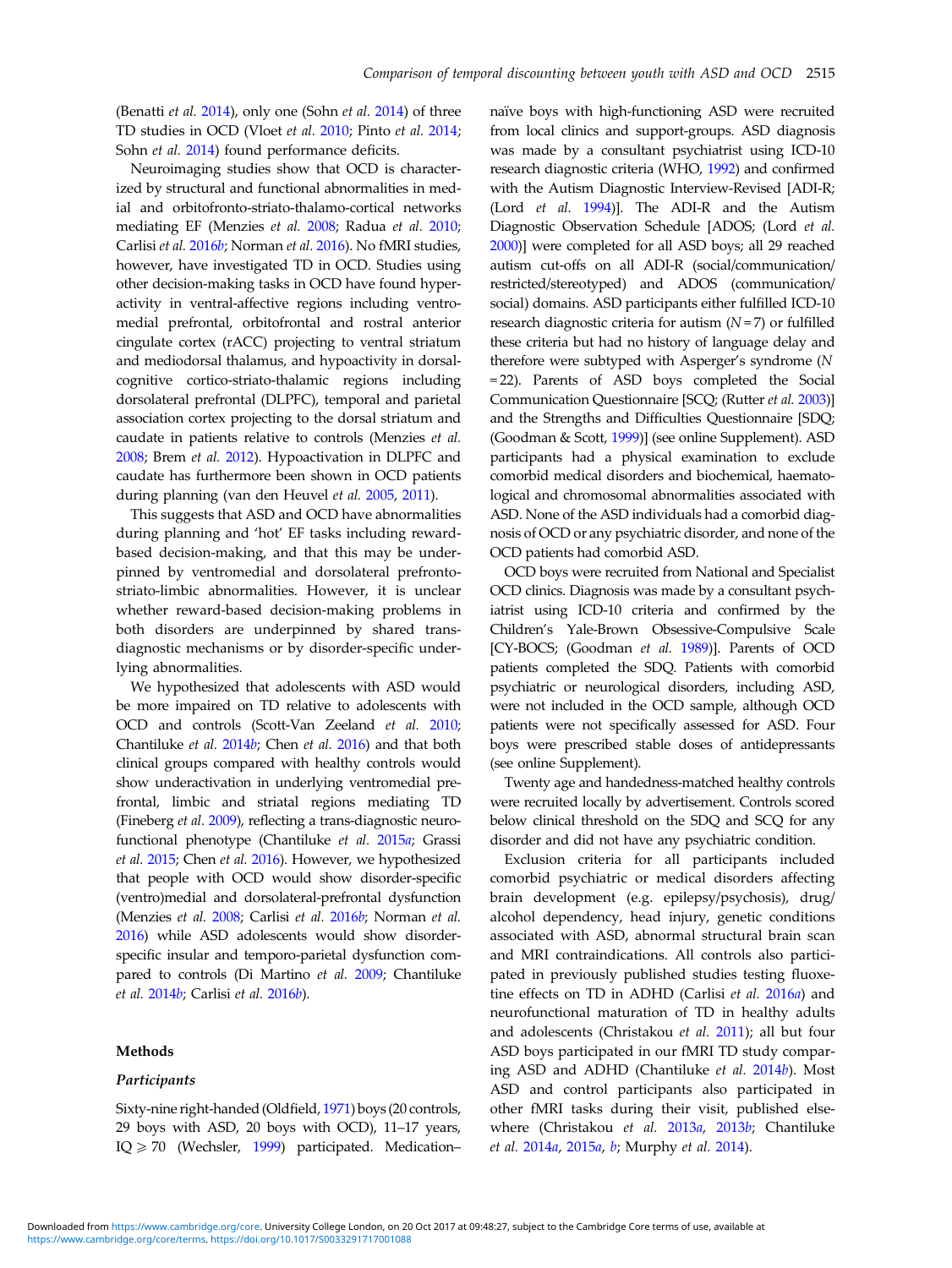

Fig. 1. Schematic of the temporal discounting fMRI paradigm. Subjects are asked to indicate whether they would prefer a small, variable amount of money immediately (immediate reward), or whether they would rather wait for a larger delay (up to £100) later (delayed reward). An algorithm adjusts the amount of the immediate reward offered based on the choices of the participant, so as to determine the lowest immediate reward they would tolerate before instead choosing to wait for the larger delayed reward. Three hypothetical delays are presented in random order: 1 week, 1 month and 1 year. Each delay choice is presented 20 times. Trials start with the presentation of the choice display, which remains available for 4 s, within which the subject must choose between the immediate (always on left side) and delayed (always on right) rewards. Total trial duration is 12 s.

This study was conducted in accordance with the Declaration of Helsinki. Ethical approval was obtained from the local Research Ethics Committee (05/Q0706/ 275). Study details were explained to child and guardian, and written informed consent was obtained for all participants.

#### TD paradigm

Prior to scanning, subjects practiced the 12-min TD task (Rubia et al. [2009;](#page-13-0) Christakou et al. [2011](#page-10-0); Chantiluke et al. [2014](#page-10-0)b) in a mock-scanner. Subjects chose by pressing a left/right button with right index/ middle-finger between receiving a small amount of money immediately (£0-£100) or receiving £100 in 1 week, month or year (Fig. 1). Delays (20 trials each) were randomized, but the delayed option  $(E100)$  was consistently displayed on the right side of the screen, and variable immediate choices on the left, minimizing sensorimotor mapping effects. Choices were displayed for 4 s, followed by a blank screen of at least 8 s (inter-trial-interval:12 s). The immediate reward amount was adjusted through an algorithm based on previous choices and calculated separately for each delay. This narrows the range of values, converging on an indifference point where the immediate reward is subjectively

considered equivalent to the delayed amount for the given delay (Rubia et al. [2009\)](#page-13-0), ensuring comparable numbers of immediate and delayed choices for analysis.

#### Analysis of performance data

To estimate TD steepness for each subject, indifference values between the immediate amount and delayed £100 for each delay were calculated, equal to the participant's subjective value of £100 after each delay and defined as the midpoint between the lowest chosen immediate reward and the next lowest immediate reward available (i.e. the value of the immediate reward offered at which point the subject began to choose the delayed reward) (Christakou et al. [2011\)](#page-10-0).

TD was measured using area under the curve (AUC) (Myerson et al. [2001\)](#page-12-0). Smaller AUC denotes steeper discounting rates (i.e. increased choice-impulsivity) (see online Supplement).

One-way between-group analysis of variance (ANOVA) was conducted with AUC as dependent measure to examine group-differences.

#### fMRI image acquisition

Gradient-echo echo-planar imaging (EPI) data were acquired at King's College London on a 3T-General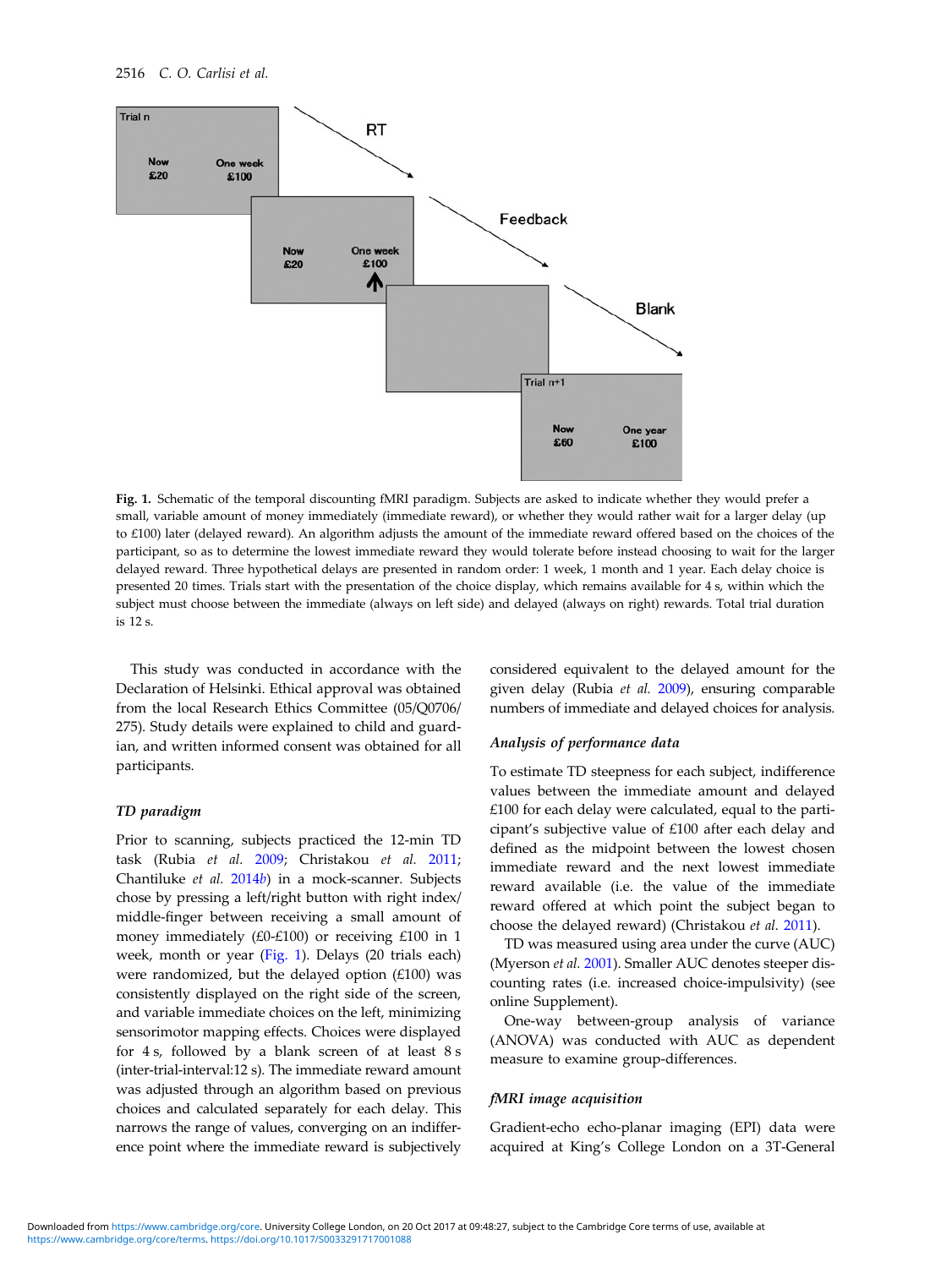Electric SIGNA HDx MRI scanner (Milwaukee, WI) using the body coil for radio frequency transmission and a quadrature birdcage head coil for reception. See online Supplement for acquisition parameters. Total scan was 1.5 h during which subjects completed 2–3 additional fMRI tasks.

# fMRI image analysis

Event-related data were acquired in randomized trial presentation and analysed using the non-parametric XBAM package (v4.1) [\[www.brainmap.co.uk](http://www.brainmap.co.uk); (Brammer et al. [1997](#page-10-0))]. The individual and group-level analysis methods are described in detail elsewhere (Brammer et al. [1997](#page-10-0); Bullmore et al. [1999](#page-10-0)b; Cubillo et al. [2014](#page-11-0)) and in the online Supplement.

Briefly, fMRI data were realigned to minimize motion-related artefacts and smoothed using a 7.2 mm full-width-at-half-maximum (FWHM) Gaussian filter (Bullmore et al. [1999](#page-10-0)a). Time-series analysis of individual activation was performed with a waveletbased resampling method (Bullmore et al. [2001\)](#page-10-0). The main experimental conditions were convolved with 2 Poisson model functions (peaking at 4 and 8 s). The weighted sum of these convolutions giving the best fit (least-squares) to the time series at each voxel was calculated. A goodness-of-fit statistic (SSQ ratio) was then computed at each voxel consisting of the ratio of the sum of squares of deviations from the mean intensity value due to the model (fitted time series) divided by that of the squares due to the residuals (original minus model time series). This statistic, the SSQ ratio, was used in further analyses. Individual maps were then normalised to Talairach space (Talairach & Tournoux, [1988](#page-13-0)), and a group activation map was produced for each group.

#### ANCOVA of between-group effects

One-way between-group analysis of covariance (ANCOVA) with age as covariate was conducted using randomization-based testing to investigate casecontrol differences (Bullmore et al. [1999](#page-10-0)b, [2001\)](#page-10-0). For these comparisons, statistical thresholds of 0.05 (voxellevel)/0.015 (cluster-level) were selected to obtain <1 false-positive 3D cluster per map. Standardized bloodoxygenation level-dependent (BOLD) responses were extracted from significant clusters for each participant and plotted to determine effect direction. Post-hoc significance was determined among pairwise comparisons using a one-way ANOVA.

# Influence of behaviour, symptoms and medication

To examine whether clusters showing significant group effects were related to TD performance or symptoms,

BOLD response from these clusters was extracted for each participant and Spearman correlations (two-tailed) were performed with AUC and symptom subscales within each group. FMRI analyses were also repeated including AUC as covariate.

Lastly, analyses were repeated excluding the four OCD participants prescribed medication.

# Results

#### Participants

There were no significant group-differences in age and IQ [\(Table 1\)](#page-5-0). Multivariate ANOVAs showed groupdifferences on SDQ scores; Post-hoc tests revealed that patients had higher total-scores than controls, with ASD being more impaired than OCD patients (all  $p$  < 0.001). On the emotional-distress subscale, both patient groups were more impaired than controls  $(p < 0.001)$ but did not differ from each other. On all other SDQ subscales, ASD patients were significantly more impaired than controls and OCD patients (all  $p <$ 0.005), who did not differ on any measure, with the exception of the conduct subscale where ASD patients differed from controls only  $(p < 0.001)$ .

#### Performance

AUC correlated inversely with  $k$  (as measured by the square-root transform of these values:  $r = -0.555$ ,  $p <$ 0.001), suggesting adequate congruency between these two metrics. AUC differed between groups [controls:  $0.56 \pm 0.13$ ; ASD:  $0.45 \pm 0.24$ ; OCD:  $0.59 \pm 0.15$ ; F  $(2,66) = 4.04$ ,  $p = 0.02$ ]. Post-hoc comparisons showed that ASD patients had significantly smaller AUC compared with controls ( $p$ <0.05) and OCD patients ( $p$ < 0.01), indicating ASD patients discounted rewards more steeply than the other groups, who did not differ from each other.

# fMRI data

#### Movement

Multivariate ANOVA showed no group-differences in mean head rotation  $[F(2,66) = 1.17, p = n.s.]$  or translation  $[F(2,66) = 2.59, p = n.s.]$  in 3-dimensional Euclidian space.

# Group maps of brain activation for delayed-immediate choices

See online Supplement for maps of brain activation within each group for the contrast of delayed-immediate choices (online Supplementary Fig. S1).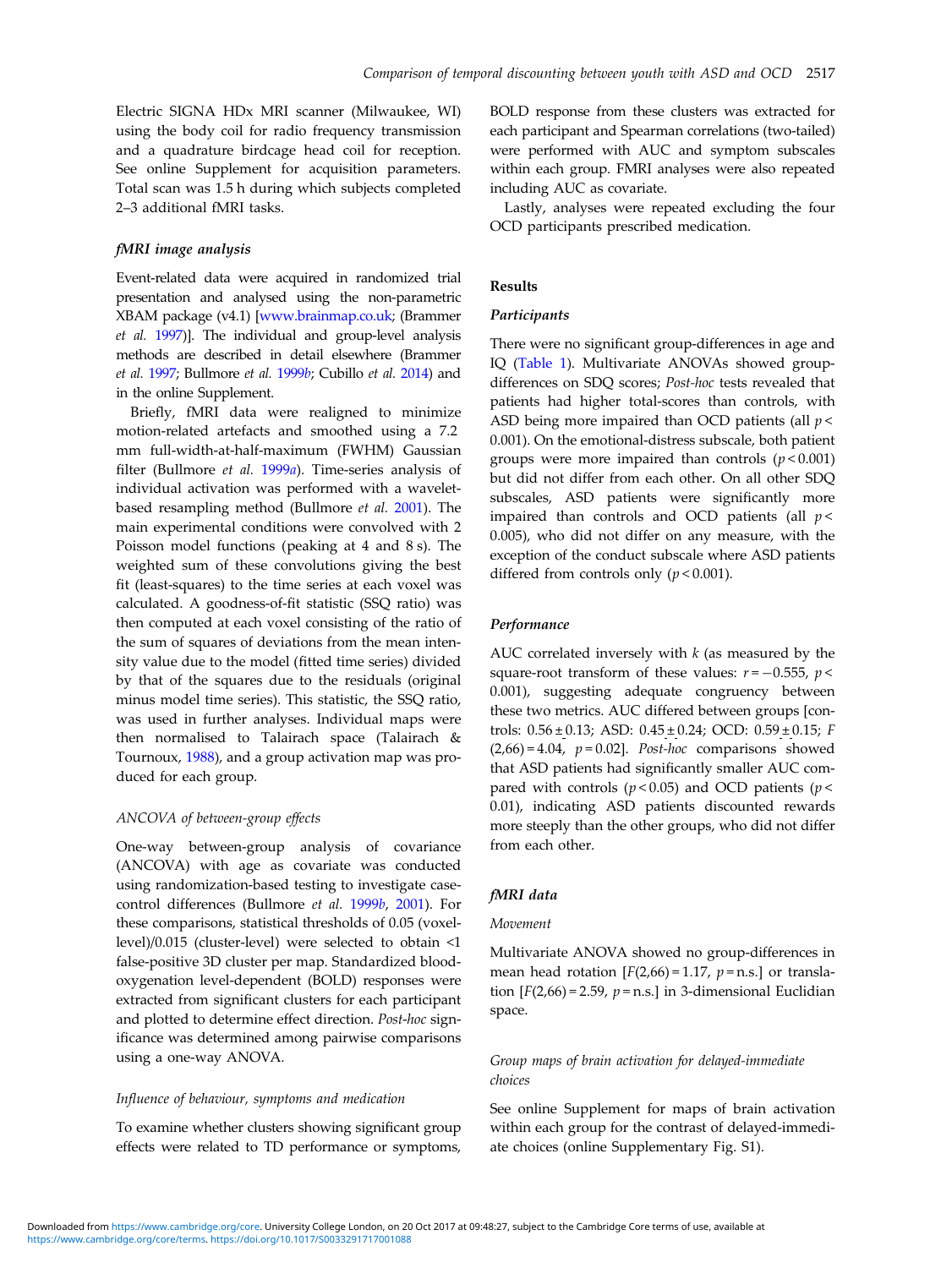<span id="page-5-0"></span>Table 1. Participant characteristics for healthy control boys and patients with OCD or ASD

| Variables                                      | $HC (N = 20)$<br>Mean $(S.D.)$ | $ASD (N=29)$<br>Mean (s.p.) | $OCD (N=20)$<br>Mean $(S.D.)$ | $F$ test (df) | <i>p</i> value |  |
|------------------------------------------------|--------------------------------|-----------------------------|-------------------------------|---------------|----------------|--|
| Age (years)                                    | 15.29(1.8)                     | 14.72(1.8)                  | 15.74(1.4)                    | 2.22(2,66)    | 0.12           |  |
| IQ                                             | 118.90 (11.9)                  | 113.17(13.1)                | 117.70 (13.4)                 | 1.38(2,66)    | 0.26           |  |
| SCQ total score                                | 2.32(2.3)                      | 18.66(8.1)                  |                               | 76.98 (1,47)  | < 0.001        |  |
| SDQ total score                                | 5.58(4.2)                      | 19.66(6.8)                  | 12.45(5.6)                    | 35.56 (2,66)  | < 0.001        |  |
| SDO emotional distress subscale                | 0.93(1.8)                      | 4.38(2.9)                   | 4.35(2.6)                     | 13.12(2,66)   | < 0.001        |  |
| SDQ conduct subscale                           | 0.86(1.1)                      | 2.69(2.2)                   | 1.85(1.5)                     | 6.55(2,66)    | 0.003          |  |
| SDQ peer relations subscale                    | 1.53(1.7)                      | 6.59(2.3)                   | 3.30(3.0)                     | 28.72 (2,66)  | < 0.001        |  |
| SDQ hyperactive impulsive/inattentive subscale | 2.72(2.4)                      | 5.93(2.6)                   | 2.95(2.7)                     | 12.52(2,66)   | < 0.001        |  |
| SDQ prosocial behaviour subscale               | 8.38(2.4)                      | 4.41(2.4)                   | 7.65(2.6)                     | 18.61(2,66)   | < 0.001        |  |
| ADOS communication score                       |                                | 3.62(1.2)                   |                               |               |                |  |
| ADOS social interaction score                  |                                | 9.03(2.3)                   |                               |               |                |  |
| ADOS communication + social                    |                                | 12.66(3.1)                  |                               |               |                |  |
| ADOS stereotypy score                          |                                | 1.52(1.5)                   |                               |               |                |  |
| ADI communication score                        |                                | 16.59(4.7)                  |                               |               |                |  |
| ADI social interaction score                   |                                | 19.97(5.3)                  |                               |               |                |  |
| ADI repetitive behaviour score                 |                                | 6.45(2.4)                   |                               |               |                |  |
| CY-BOCS total score                            |                                |                             | 22.33(5.8)                    |               |                |  |
| CY-BOCS - obsessions                           |                                |                             | 10.79(3.6)                    |               |                |  |
| CY-BOCS - compulsions                          |                                |                             | 12.01(3.1)                    |               |                |  |

ADI, autism diagnostic interview; ADOS, autism diagnostic observation schedule; ASD, autism spectrum disorder; CY-BOCS, Children's Yale-Brown obsessive-compulsive symptoms checklist; HC, healthy controls; OCD, obsessive-compulsive disorder; SCQ, social communication questionnaire; SDQ, strengths and difficulties questionnaire.

#### Group-effects on brain activation

One-way ANOVA showed a significant group-effect for delayed-immediate choices in right ventromedial orbitofrontal cortex (vmOFC) extending into MPFC/ lateral OFC/inferior frontal cortex (IFC), in cerebellum extending into occipital lobe/posterior cingulate (PCC)/ precuneus, in rACC/vmPFC extending into left caudate, in left superior/middle temporal lobe (STL/MTL)/ inferior parietal lobe (IPL) and in right MTL/STL extending into posterior insula/postcentral gyrus/IPL ([Fig. 2](#page-6-0)a; [Table 2\)](#page-7-0). ANCOVA including AUC as covariate showed that effects in rACC/vmPFC and PCC/precuneus were related to task performance.

Post-hoc analyses based on extracted SSQs showed that abnormalities in vmOFC/MPFC/IFC were shared between OCD and ASD patients, who had increased activation to immediate-delayed choices relative to controls (both  $p < 0.001$ ), who had more activation to delayed choices. In cerebellum/occipital lobe/PCC/precuneus, ASD and OCD patients had reduced activation to delayed-immediate choices compared with controls (both  $p$  < 0.001). In rACC/vmPFC/caudate, both patient groups had decreased activation to immediate-delayed choices relative to controls (ASD:  $p < 0.001$ ; OCD:  $p <$ 0.05), who had enhanced activation to immediatedelayed choices, but this effect was more pronounced

in ASD v. OCD patients at trend-level  $(p < 0.1)$ . Findings in right MTL/STL/insula/postcentral gyrus/ IPL (all  $p < 0.005$ ) and left STL/MTL/IPL were due to shared abnormalities in ASD  $(p < 0.001)$  and OCD  $(p < 0.005)$  patients, who had less activation to immediate-delayed choices relative to controls who activated this region for immediate  $v$ . delayed choices [\(Fig. 2](#page-6-0)b). When the four OCD patients prescribed medication were excluded from analyses, main findings remained, suggesting medication did not influence task-related activation.

# Correlations between differentially activated brain regions and performance

Correlations between areas that differed between groups and AUC showed that greater activation to delayed-immediate choices in cerebellum/occipital lobe/PCC/precuneus was correlated with less-steep TD in the ASD  $(r=0.66, p<0.001)$  and OCD groups  $(r=0.45, p<0.05)$ . Greater activation to immediatedelayed choices in left STL/IPL correlated with lesssteep TD performance in the ASD group  $(r = -0.41)$ ,  $p$  < 0.05). In right MTL/STL/insula/postcentral gyrus/ IPL, it correlated with better TD performance in both ASD ( $r = -0.39$ ,  $p < 0.05$ ) and OCD ( $r = -0.59$ ,  $p < 0.005$ ).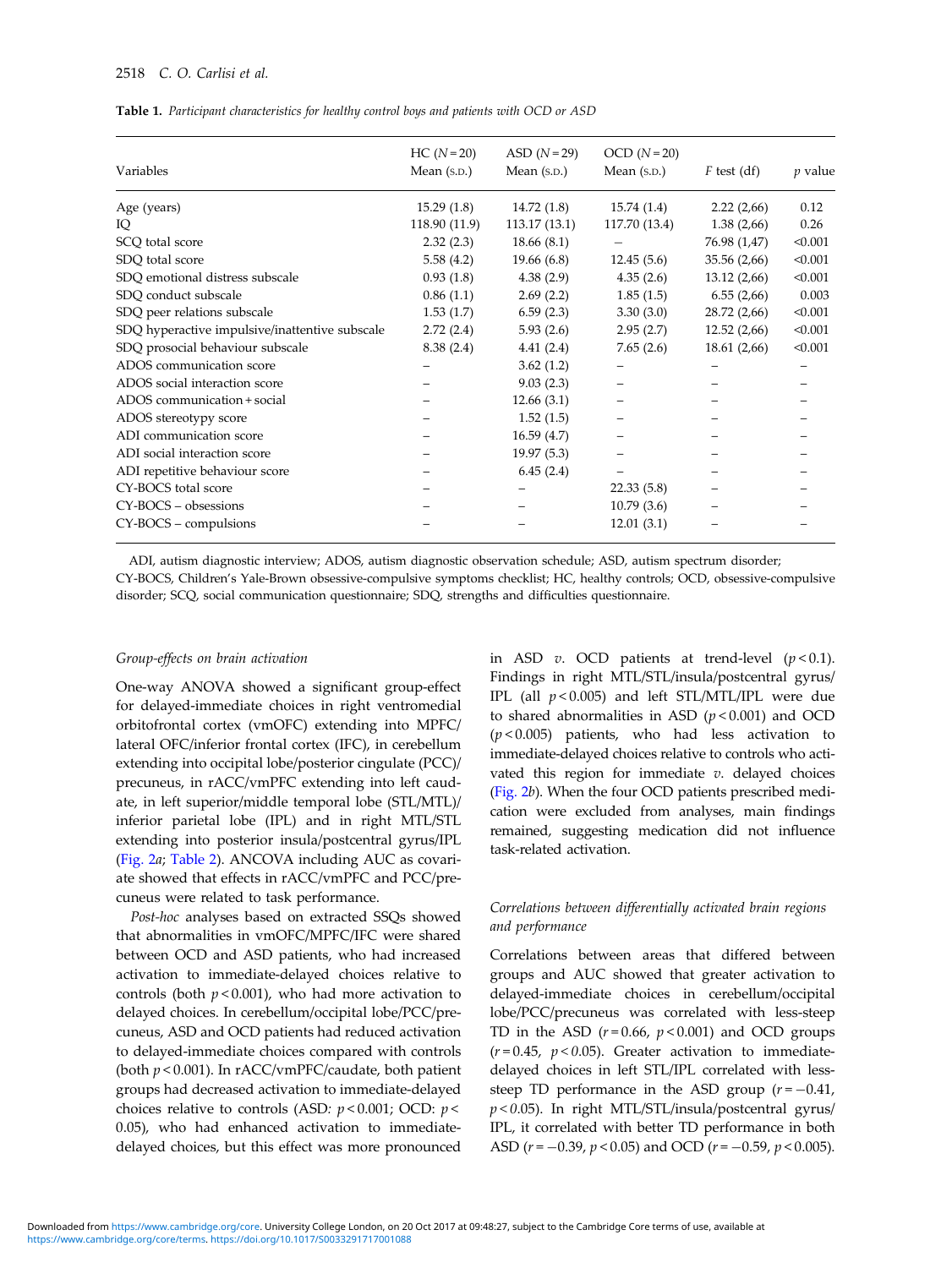<span id="page-6-0"></span>

Fig. 2. Between-group activation differences for delayed minus immediate choices. (a) Axial slices showing split-plot analysis of variance (ANOVA) effects of group on brain activation to delayed – immediate choices. Talairach Z coordinates are indicated for slice distance (in mm) from the intercommissural line. The right side of the image corresponds to the right side of the brain. (b) Extracted statistical measures of BOLD response are shown for each of the three groups for each of the brain regions that showed a significant group effect. Black asterisks indicate a significant difference between controls and patient group. Red asterisk indicates a difference between the two patient groups. (\*) = significant at a trend level; \* = significant at the  $p < 0.05$  level; \*\* = significant at the  $p \le 0.005$  level; \*\*\* = significant at the  $p \le 0.001$  level.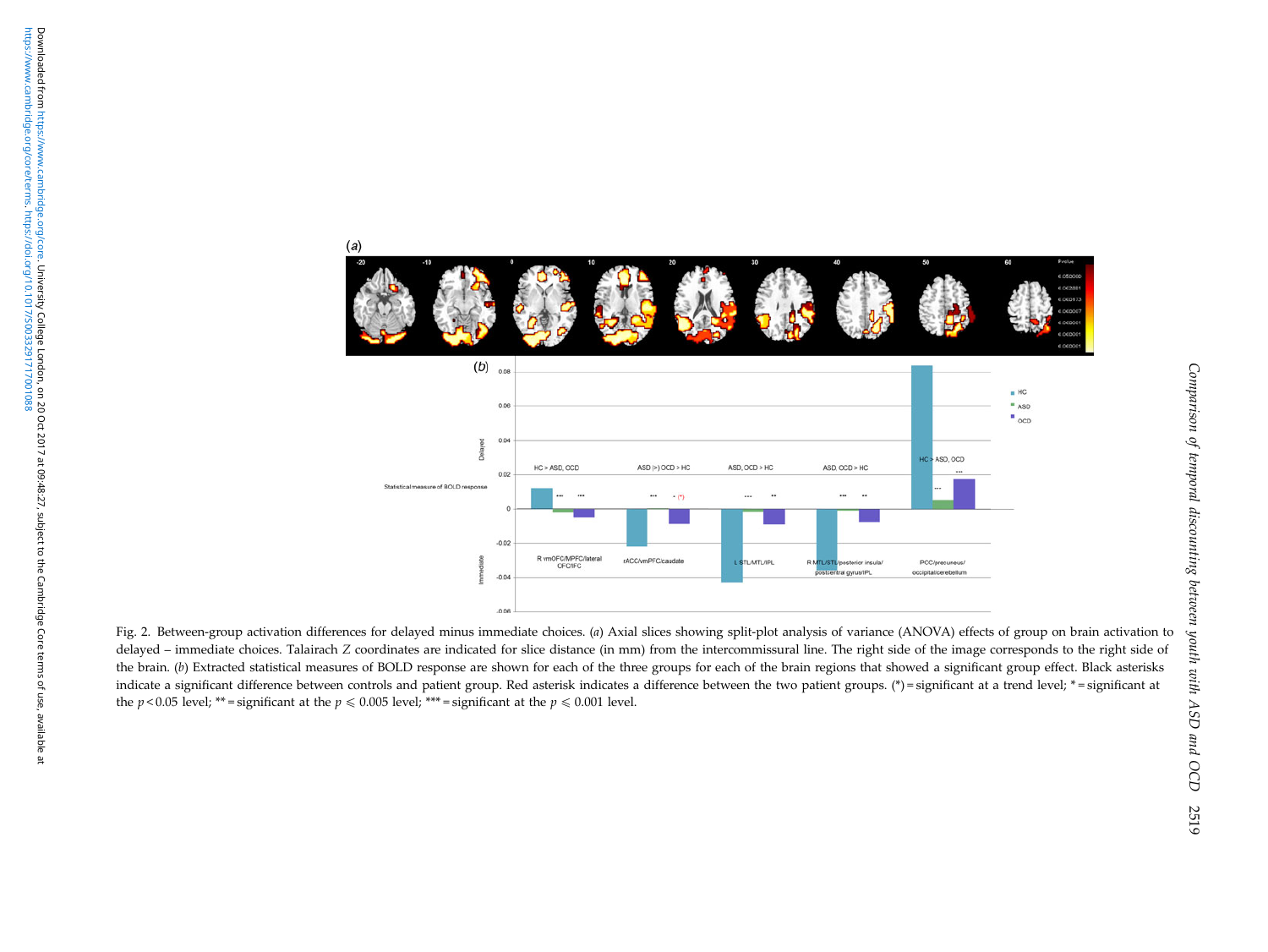| Brain regions of activation difference           | Brodmann area (BA)      | Peak Talairach<br>coordinates $(x, y, z)$ | Voxels | Cluster $p$ value |
|--------------------------------------------------|-------------------------|-------------------------------------------|--------|-------------------|
| $(A)$ HC > OCD, ASD                              |                         |                                           |        |                   |
| R vmOFC/MPFC/lateral OFC/IFC                     | 47/11/25/10/46          | $40, 56, -13$                             | 189    | 0.009             |
| PCC/precuneus/occipital lobe/cerebellum          | 31/7/19/18/17           | $-14, -89, 4$                             | 1060   | 0.0003            |
| $(B)$ OCD, ASD > HC                              |                         |                                           |        |                   |
| rACC/vmPFC/left caudate                          | 10/32/24                | 0.41.4                                    | 137    | 0.01              |
| L STL/MTL/IPL                                    | 22/39/40/7/19           | $-51, -56, 9$                             | 273    | 0.005             |
| R MTL/STL/posterior insula/postcentral gyrus/IPL | 22/39/19/5/3/1/2/4/40/7 | $61, -22, 9$                              | 654    | 0.001             |

<span id="page-7-0"></span>Table 2. Between-group activation differences for delayed minus immediate choices

ASD, autism spectrum disorder; HC, healthy controls; IFC, inferior frontal cortex; IPL, inferior parietal lobe; L, left; MTL, middle temporal lobe; OCD, obsessive-compulsive disorder; OFC, orbitofrontal cortex; R, right; STL, superior temporal lobe; rACC, rostral anterior cingulate cortex; vmOFC, ventromedial orbitofrontal cortex; vmPFC, ventromedial prefrontal cortex.

# Correlations between differentially activated brain regions and symptoms

In ASD boys, greater activation to delayed  $v$ . immediate choices in right vmOFC/MPFC/lateral OFC/IFC correlated at trend-level with lower symptom severity on the repetitive behaviour subscale of the ADI-R  $(r = -0.34,$  $p = 0.07$ ). In bilateral STL/insula, lower repetitive behaviour symptom severity was related to increased activation to immediate-delayed choices in the ASD group (left: $r =$ 0.47,  $p < 0.01$ ; right: $r = 0.42$ ,  $p < 0.05$ ). In the OCD group, increased activation to delayed  $v$ . immediate choices in cerebellum/occipital lobe/PCC/precuneus correlated with lower symptom severity on the CY-BOCS compulsions subscale ( $r = -0.58$ ,  $p < 0.01$ ). There were no correlations between activation and other subscales from the CY-BOCS in OCD or ADOS/ADI-R in ASD.

## Discussion

This comparison between ASD and OCD adolescents on a 'hot' EF measure of decision-making showed disorder-specific impaired TD in ASD relative to OCD boys and controls. Despite this, patients had predominantly shared neurofunctional deficits in key TD areas including vmOFC/MPFC/IFC, bilateral temporoparietal and cerebellar regions, suggesting that the neural basis of TD is a trans-diagnostic feature of both disorders. In ACC/vmPFC extending into caudate, ASD boys had trend-level more severe underactivation relative to OCD and controls for immediate  $v$ . delayed choices.

Disorder-specific performance impairment in ASD relative to OCD boys extends previous findings of impairments in ASD during TD (Chantiluke et al. [2014](#page-10-0)b), although there have been negative findings (Demurie et al. [2012\)](#page-11-0). The absence of performance differences between OCD boys and controls is in line with

previous studies (Vloet et al. [2010;](#page-13-0) Pinto et al. [2014](#page-12-0)) [but see (Sohn et al. [2014](#page-13-0))]. Moreover, ASD boys had elevated scores on the hyperactive-impulsive/inattention subscale of the SDQ compared with OCD boys and controls. The disorder-specific performance impairment in the ASD group may relate to these elevated impulsivity symptoms observed in ASD but not OCD, given that ADHD patients are consistently impaired in TD (Jackson & MacKillop, [2016](#page-11-0)). This finding exclusive to ASD lends support to the distinction between impulsive and compulsive behaviours (Robbins et al. [2012](#page-13-0)), suggesting that while both disorders exhibit deficits in top-down cognitive control and related circuitry (Dalley et al. [2011\)](#page-11-0), ASD individuals exhibit more impulsive decision-making during TD, as evidenced by disorder-specific impairments and possibly supported by trend-level disorder-specific abnormalities in ACC/vmPFC/caudate, while OCD patients are more habitually compulsive, supported by intact choice behaviour and no disorder-specific abnormalities.

Both patient groups had reduced activation relative to controls to delayed-immediate choices in ventromedial and ventrolateral OFC/IFC. Ventromedial and ventrolateral fronto-limbic regions are key temporal foresight areas (Christakou et al. [2011;](#page-10-0) Peters & Büchel, [2011\)](#page-12-0) thought to support calculation of discounted reward value. Moreover, right IFC is a key region for working memory, attention to time and integration of external information with internal value representations, supporting goal-directed EF and mediation of temporal foresight (Wittmann et al. [2007](#page-14-0); Rubia et al. [2009](#page-13-0); Carlisi et al. [2016](#page-10-0)a) and has previously been shown to be abnormal during reward-related decision-making in both OCD (Bari & Robbins, [2013](#page-10-0); Stern & Taylor, [2014](#page-13-0)) and ASD (Dichter et al. [2012;](#page-11-0) Kohls et al. [2013](#page-11-0)).

Both patient groups showed reduced activation in PCC/precuneus/occipital lobe/cerebellum to delayed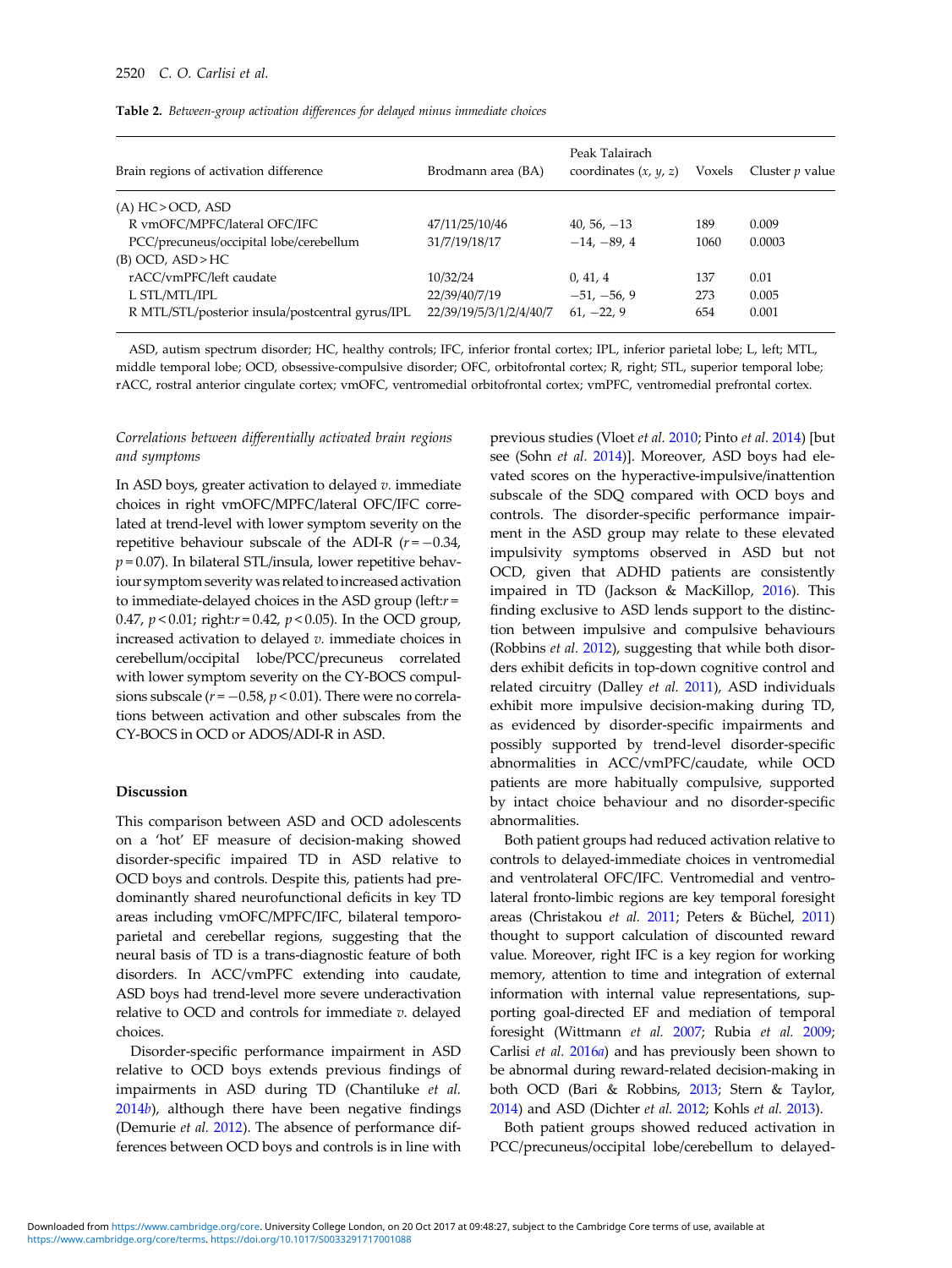immediate choices compared with controls. These areas are important parts of fronto-limbic-parietocerebellar networks involved in motivation, reward evaluation and reward response (Vogt et al. [1992](#page-13-0); McCoy et al. [2003\)](#page-12-0). The cerebellum is typically activated during delayed choices in healthy populations and has been associated with future outcome expectancy and temporal bridging (Smith et al. [2003](#page-13-0); Wittmann et al. [2007,](#page-14-0) [2010;](#page-14-0) Rubia et al. [2009](#page-13-0); Christakou et al. [2011;](#page-10-0) Peters & Büchel, [2011](#page-12-0); Noreika et al. [2013](#page-12-0)). We previously found similar effects in ADHD patients relative to controls during the same task, suggesting that cerebellar underactivation maybe a trans-diagnostic feature of disorders that are challenged in TD (Rubia et al. [2009](#page-13-0)). Moreover, given the aforementioned role of fronto-limbic-parieto-temporo-cerebellar networks in motivation and reward evaluation, shared abnormalities in this network could possibly relate to neurofunctional similarities in the motivational and reward salience of e.g. performing repetitive behaviours in each disorder, in line with theories of shared impairments in motivation control underpinning these behaviours in each disorder (Hollander et al. [2007](#page-11-0)). This collectively provides first evidence for shared functional abnormalities in ventromedial and ventrolateral fronto-parieto-striatocerebellar regions between ASD and OCD.

Conversely, relative to controls, both patient groups had reduced activation to immediate choices in the rACC/vmPFC reaching into caudate. However, these abnormalities were at trend-level more pronounced in ASD relative to OCD, possibly linking to ASD-specific performance impairments. rACC mediates decision conflict (Pochon et al. [2008\)](#page-12-0) and typically is increased in activation with decision difficulty during intertemporal choice (Pine et al. [2009](#page-12-0)). Our recent meta-analysis of structural and functional MRI studies also found shared reductions in this region in ASD and OCD relative to controls both in volume and in activation during cognitive control (Carlisi et al., [2016](#page-10-0)b). In this study, however, we find that this dysfunction was trend-wise more impaired in ASD, implying a gradual rather than dichotomic effect of more severe impairment in ASD.

Findings of shared reduced vmPFC, left caudate, posterior insula and STL/IPL activation during immediate v. delayed choices in patients relative to controls are in line with a wealth of evidence implicating these regions in temporal foresight and reward-based decision-making as well as possible abnormal maturation of networks mediating these processes in ASD and OCD. We showed previously that vmPFC activation to immediate choices during TD increases with age and AUC, indicating an increase in delay-tolerant behaviour linked to increased limbic-corticostriatal

activation with age (Christakou et al.  $2013a$  $2013a$ ). In children and adults, steeper TD has been associated with an imbalance between reduced activation in ventromedial prefrontal and lateral frontal systems mediating evaluation of future reward and temporal foresight, and reduced top-down control over ventral-striatal and limbic systems, which respond to immediate reward (Christakou et al. [2011;](#page-10-0) Peters & Büchel, [2011](#page-12-0); Chantiluke et al. [2014](#page-10-0)b). Moreover, tasks indexing vmPFC functioning have shown age-dependent increases in sensitivity to future consequences (Crone & van der Molen, [2004\)](#page-11-0) and behavioural control during TD (Steinbeis et al. [2016](#page-13-0)).

The caudate is involved in time discrimination (Smith et al. [2003](#page-13-0)), has been linked to reward expectation and evaluation (Hinvest et al. [2011\)](#page-11-0) and is activated during immediate choices in healthy individuals (Christakou et al. [2011\)](#page-10-0). In OCD, OFC-caudate loops are proposed to drive impulsivity as well as compulsive behaviour (Fineberg et al. [2009;](#page-11-0) Dalley et al. [2011\)](#page-11-0). Thus, results could suggest that adolescents with ASD and OCD both have problems with context-dependent decisionmaking but that this is more problematic for people with ASD, potentially relating to the findings of disorder-specific behavioural deficits in the ASD group. Moreover, the posterior insula is associated with decision-making in the context of prior risk (Xue et al. [2010](#page-14-0)) and is important for the integration of temporal-affective information (Elliott et al. [2000\)](#page-11-0) and temporal encoding (Wittmann et al. [2010\)](#page-14-0). While previous studies have found specifically anterior insula activation during TD in children (Rubia et al. [2009](#page-13-0)) and adults (Tanaka et al. [2004](#page-13-0); Bickel et al. [2009;](#page-10-0) Hinvest et al. [2011](#page-11-0)), the present results highlight a differential abnormality in the posterior insula during reward presentation and internal state evaluation (Elliott et al. [2000\)](#page-11-0) shared between ASD and OCD.

Findings of reduced activation to immediatedelayed choices in STL/IPL in ASD relative to controls are in line with evidence of weaker brain-behaviour correlations in this region in ASD relative to controls during TD (Chantiluke  $et$  al.  $2014b$  $2014b$ ) and extend these findings to OCD. These regions are important for temporal coding and reward selection (Cardinal, [2006](#page-10-0); Christakou et al. [2011](#page-10-0)), suggesting deficits with planning, consistent with behavioural deficits in this domain in ASD (Hill, [2004](#page-11-0)) and OCD (Shin et al. [2014\)](#page-13-0). IPL is specifically sensitive to delay (Rubia et al. [1998\)](#page-13-0) and attention-allocation to time (Ortuno et al. [2002](#page-12-0); Coull, [2004;](#page-11-0) Rubia, [2006](#page-13-0)), as well as duration encoding (Wittmann, [2009](#page-14-0)) and quantity representation, which may contribute to inter-temporal choices regarding the IPL's role in comparing time and value (Sandrini et al. [2004](#page-13-0)). Correlations between enhanced activation to immediate choices in the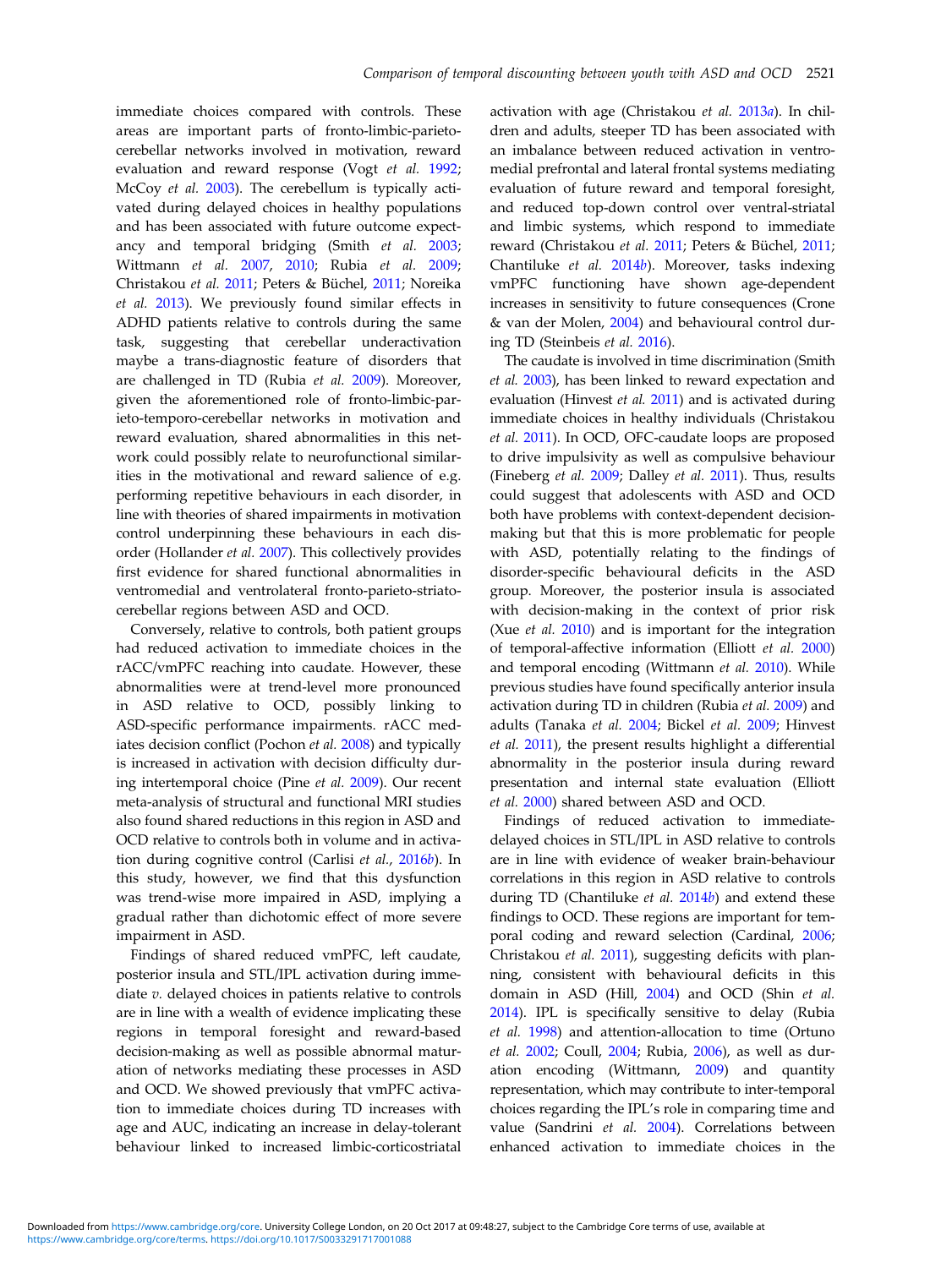patient groups and better TD performance suggest that in both groups, this upregulation is related to a shift in performance towards that of controls, providing possible mechanistic implications of this region in the context of TD behaviour. Moreover, increased activation bilaterally in this region in the ASD group correlated with lower levels of repetitive behaviours, linking performance improvement and symptom reduction to brain activation in these individuals, further highlighting the mechanistic implications of this region in the context of repetitive behaviours and decision-making.

Clinically, the fact that these disorders exhibit shared neural abnormalities during TD has implications for identification of common mechanisms, which may drive overlapping behaviours in each disorder. While symptoms such as compulsions in OCD can sometimes appear similar to repetitive behaviours in ASD at an observational level, less is known about the mechanistic underpinnings of these behaviours and related cognitive functions and whether they are shared or disorder-specific. Thus, this evidence sheds light on trans-diagnostic phenotypes that could aid in future treatment targets and work toward providing a biological explanation of commonalities and differences in clinical behaviour. This has similarly been shown in the case of inhibitory control and brain structure/ function differences/similarities in a recent meta-analysis comparing ASD and OCD (Carlisi et al. [2016](#page-10-0)b), and this study extends this understanding to temporal foresight and decision-making.

This study's strengths include the thoroughness with which ASD individuals were assessed for the presence of ASD-related symptomatology and the exclusion of patients with psychiatric comorbidities. However, subthreshold symptoms may have been present in the patient samples. The group of ASD patients tested in this study had a relatively high IQ, comparable with that of controls. While matching groups for IQ is important for fMRI studies to disentangle the effects of ASD from the effects of low IQ, this also means that the findings are not generalizable to other more typical ASD patients with low IQ (Charman et al. [2011;](#page-10-0) Crespi, [2016](#page-11-0)). The fact that most patients had high-functioning Asperger's syndrome further limits generalizability. Thus, it is possible that OCD-related symptoms were present in the ASD sample and could account for some of the neurobiological overlap in results. In addition, sub-clinical levels of ASD-related symptoms may have been present in the OCD sample, as reflected by shared impairments compared with controls on the emotional-distress SDQ subscale. It would also be interesting to examine the possible effects of puberty on any observed abnormalities. However, it has been shown that impulsive behaviour is independent of puberty in males

(Steinberg et al. [2008](#page-13-0)). Additionally, four OCD patients were prescribed antidepressant medication. While there is evidence for effects of serotonin on brain function (Murphy et al. [2008;](#page-12-0) Murphy, [2010](#page-12-0)), results remained when analyses were repeated excluding these patients. Lastly, It is a common finding that brain activation is more sensitive than performance to detect differences between groups in these patient groups (Fitzgerald et al. [2010](#page-11-0); Duerden et al. [2013](#page-11-0); Ambrosino et al. [2014](#page-10-0); Marsh et al. [2014;](#page-12-0) Chantiluke et al. [2015](#page-10-0)b; Morein-Zamir et al. [2015\)](#page-12-0). While the subject numbers have been shown to be sufficient for fMRI analyses (Thirion et al. [2007\)](#page-13-0), the performance and correlation analyses, however, were underpowered.

#### Conclusions

This is the first study to compare brain function between these disorders and provides novel evidence to suggest that ASD and OCD share trans-diagnostic abnormalities during TD in ventromedial and ventrolateral fronto-striatal and fronto-temporo-parietocerebellar regions important for temporal foresight and reward-related decision-making. This may drive shared problems with reward-related behaviours and delaying repetitive actions.

#### Supplementary material

The supplementary material for this article can be found at <https://doi.org/10.1017/S0033291717001088>.

## Acknowledgements

This work was supported by grants from the Medical Research Council (MRC G0300155) to K. R. and the MRC UK Autism Imaging Multicentre Study (G0400061) to D. M. This paper represents independent research part-funded by the National Institute for Health Research (NIHR) Biomedical Research Centre at South London and Maudsley NHS Foundation Trust and King's College London. The views expressed are those of the author(s) and not necessarily those of the NHS, the NIHR or the Department of Health. A. C. was supported by a post-doctoral fellowship from MRC G0300155. K.C. and L.N. were supported by Ph.D. studentships from the Institute of Psychiatry, Psychology and Neuroscience, King's College London. C.C. was supported by a NIHR-BRC Ph.D. studentship.

## Declaration Interest

K. R. has received funding from Lilly for another project and speaker's honoraria from Lilly, Shire, Novartis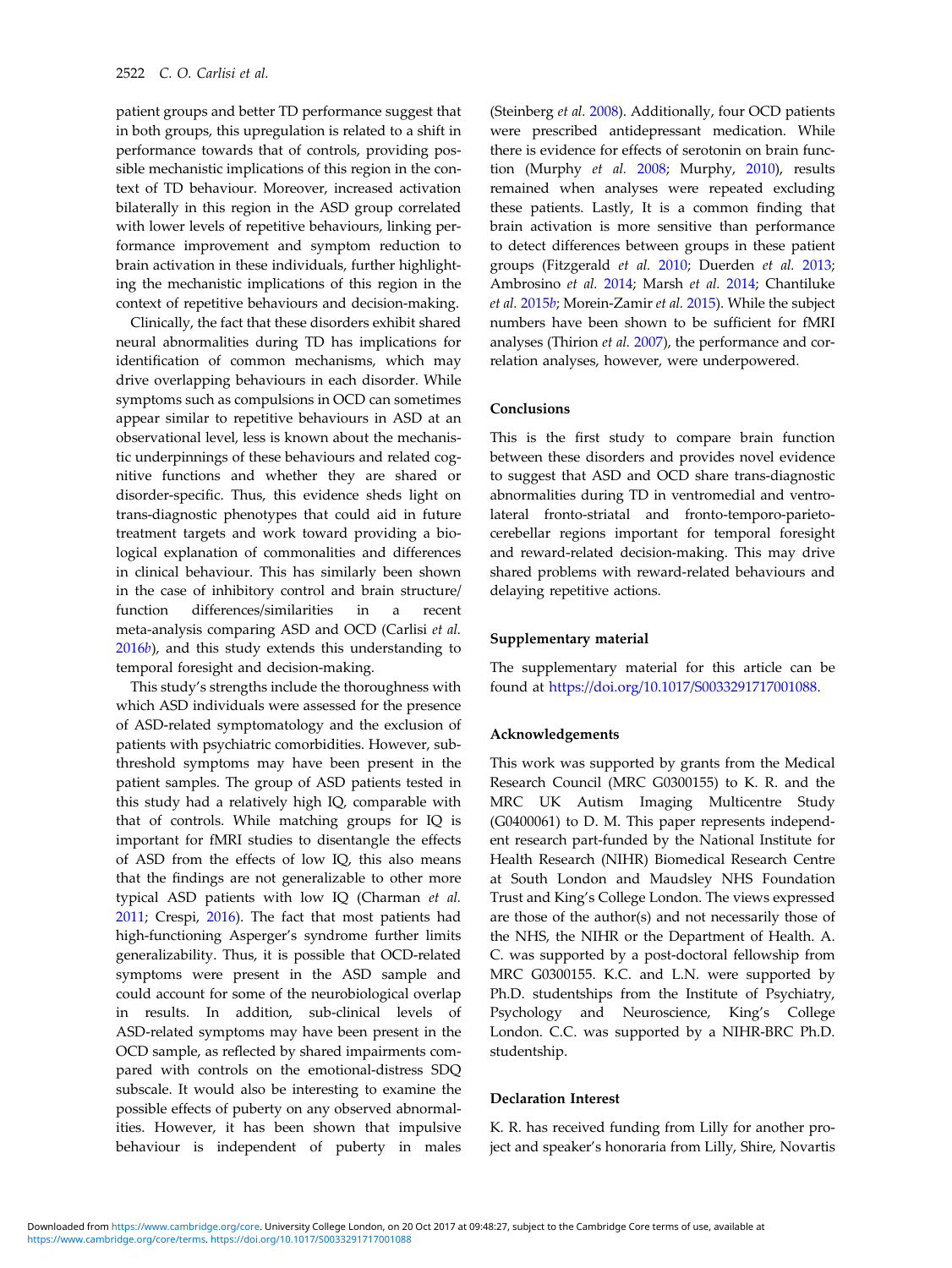<span id="page-10-0"></span>and Medice. D. M. has received funding for another project from Lilly. M. B. has served as a consultant for P1Vital. The other authors have no conflict of interests to declare.

#### Ethical standards

The authors assert that all procedures contributing to this work comply with the ethical standards of the relevant national and institutional committees on human experimentation and with the Helsinki Declaration of 1975, as revised in 2008.

#### References

- Abramovitch A, Abramowitz JS, Mittelman A (2013). The neuropsychology of adult obsessive–compulsive disorder: a meta-analysis. Clinical Psychology Review 33, 1163–1171.
- Ambrosino S, Bos D, Van Raalten T, Kobussen N, Van Belle J, Oranje B, Durston S (2014). Functional connectivity during cognitive control in children with autism spectrum disorder: an independent component analysis. Journal of Neural Transmission 121, 1145–1155.
- American Psychiatric Association (2013). Diagnostic and Statistical Manual of Mental Disorders, 5th edn. American Psychiatric Publishing: Arlington, VA.
- Antrop I, Stock P, Verté S, Wiersema JR, Baeyens D, Roeyers H (2006). ADHD and delay aversion: the influence of non-temporal stimulation on choice for delayed rewards. Journal of Child Psychology and Psychiatry 47, 1152–1158.
- Bari A, Robbins TW (2013). Inhibition and impulsivity: behavioral and neural basis of response control. Progress in Neurobiology 108, 44–79.
- Benatti B, Dell'osso B, Arici C, Hollander E, Altamura AC (2014). Characterizing impulsivity profile in patients with obsessive–compulsive disorder. International Journal of Psychiatry in Clinical Practice 18, 156–160.
- Bickel WK, Pitcock JA, Yi R, Angtuaco EJC (2009). Congruence of BOLD response across intertemporal choice conditions: fictive and real money gains and losses. Journal of Neuroscience 29, 8839–8846.
- Blumberg SJ, Bramlett MD, Kogan MD, Schieve LA, Jones JR, Lu MC (2013). Changes in prevalence of parent-reported autism spectrum disorder in school-aged US children: 2007 to 2011–2012. National Health Statistics Reports 65, 1–7.
- Brammer MJ, Bullmore ET, Simmons A, Williams SCR, Grasby PM, Howard RJ, Woodruff PWR, Rabe-Hesketh S (1997). Generic brain activation mapping in functional magnetic resonance imaging: a nonparametric approach. Magnetic Resonance Imaging 15, 763–770.
- Brem S, Hauser TU, Iannaccone R, Brandeis D, Drechsler R, Walitza S (2012). Neuroimaging of cognitive brain function in paediatric obsessive compulsive disorder: a review of literature and preliminary meta-analysis. Journal of Neural Transmission 119, 1425–1448.
- Bullmore E, Brammer M, Rabe-Hesketh S, Curtis V, Morris R, Williams S, Sharma T, Mcguire P (1999a). Methods for diagnosis and treatment of stimulus-correlated motion in generic brain activation studies using fMRI. Human Brain Mapping 7, 38–48.
- Bullmore E, Long C, Suckling J, Fadili J, Calvert G, Zelaya F, Carpenter TA, Brammer M (2001). Colored noise and computational inference in neurophysiological (fMRI) time series analysis: resampling methods in time and wavelet domains. Human Brain Mapping 12, 61–78.
- Bullmore ET, Suckling J, Overmeyer S, Rabe-Hesketh S, Taylor E, Brammer MJ (1999b). Global, voxel, and cluster tests, by theory and permutation, for a difference between two groups of structural MR images of the brain. IEEE Transactions on Medical Imaging 18, 32–42.
- Cardinal RN (2006). Neural systems implicated in delayed and probabilistic reinforcement. Neural Networks 19, 1277–1301.
- Carlisi CO, Chantiluke K, Norman L, Christakou A, Barrett N, Giampietro V, Brammer M, Simmons A, Rubia K (2016a). The effects of acute fluoxetine administration on temporal discounting in youth with ADHD. Psychological Medicine 46, 1197–1209.
- Carlisi CO, Norman LJ, Lukito SS, Radua J, Mataix-Cols D, Rubia K (2016b). Comparative multimodal meta-analysis of structural and functional brain abnormalities in autism spectrum disorder and obsessive-compulsive disorder. Biological Psychiatry. doi: 10.1016/j.biopsych.2016.10.006.
- Chantiluke K, Barrett N, Giampietro V, Brammer M, Simmons A, Murphy DG, Rubia K (2015a). Inverse effect of fluoxetine on medial prefrontal cortex activation during reward reversal in ADHD and autism. Cerebral Cortex 25, 1757–1770.
- Chantiluke K, Barrett N, Giampietro V, Brammer M, Simmons A, Rubia K (2014a). Disorder-dissociated effects of fluoxetine on brain function of working memory in attention deficit hyperactivity disorder and autism spectrum disorder. Psychological Medicine 45, 1195–1205.
- Chantiluke K, Barrett N, Giampietro V, Santosh P, Brammer M, Simmons A, Murphy D, Rubia K (2015b). Inverse fluoxetine effects on inhibitory brain activation in non-comorbid boys with ADHD and with ASD. Psychopharmacology 232, 2071–2082.
- Chantiluke K, Christakou A, Murphy CM, Giampietro V, Daly EM, Brammer M, Murphy DG, Rubia K (2014b). Disorder-specific functional abnormalities during temporal discounting in youth with attention deficit hyperactivity disorder (ADHD), Autism and comorbid ADHD and Autism. Psychiatry Research: Neuroimaging 223, 113–120.
- Charman T, Pickles A, Simonoff E, Chandler S, Loucas T, Baird G (2011). IQ in children with autism spectrum disorders: data from the special needs and autism project (SNAP). Psychological Medicine 41, 619–627.
- Chen S, Chien Y, Wu C, Shang C, Wu Y, Gau S (2016). Deficits in executive functions among youths with autism spectrum disorders: an age-stratified analysis. Psychological Medicine 46, 1625–1638.
- Christakou A, Brammer M, Rubia K (2011). Maturation of limbic corticostriatal activation and connectivity associated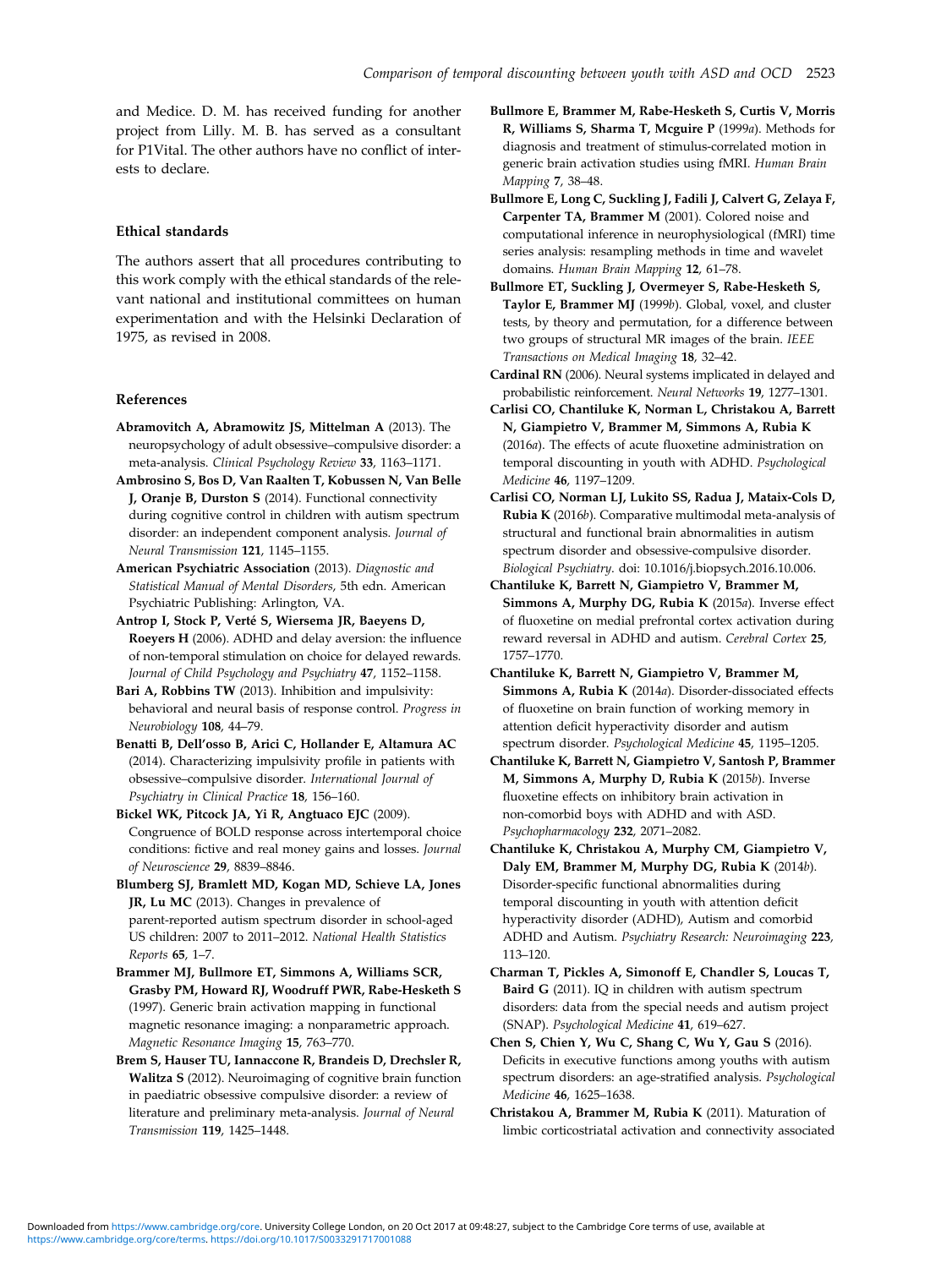<span id="page-11-0"></span>with developmental changes in temporal discounting. NeuroImage 54, 1344–1354.

Christakou A, Gershman SJ, Niv Y, Simmons A, Brammer M, Rubia K (2013a). Neural and psychological maturation of decision-making in adolescence and young adulthood. Journal of Cognitive Neuroscience 25, 1807–1823.

Christakou A, Murphy C, Chantiluke K, Cubillo A, Smith A, Giampietro V, Daly E, Ecker C, Robertson D, Murphy D (2013b). Disorder-specific functional abnormalities during sustained attention in youth with attention deficit hyperactivity disorder (ADHD) and with Autism. Molecular Psychiatry 18, 236–244.

Coull JT (2004). fMRI studies of temporal attention: allocating attention within, or towards, time. Cognitive Brain Research 21, 216–226.

Crespi BJ (2016). Autism as a disorder of high intelligence. Frontiers in Neuroscience 10, 300. [http://doi.org/10.3389/](http://doi.org/10.3389/fnins.2016.00300) [fnins.2016.00300](http://doi.org/10.3389/fnins.2016.00300)

Crone EA, Van Der Molen MW (2004). Developmental changes in real life decision making: performance on a gambling task previously shown to depend on the ventromedial prefrontal cortex. Developmental Neuropsychology 25, 251–279.

Cubillo A, Smith AB, Barrett N, Giampietro V, Brammer MJ, Simmons A, Rubia K (2014). Shared and drug-specific effects of atomoxetine and methylphenidate on inhibitory brain dysfunction in medication-naive ADHD boys. Cerebral Cortex 24, 174–185.

Dalley JW, Everitt BJ, Robbins TW (2011). Impulsivity, compulsivity, and top-down cognitive control. Neuron 69, 680–694.

Demurie E, Roeyers H, Baeyens D, Sonuga-Barke E (2012). Temporal discounting of monetary rewards in children and adolescents with ADHD and autism spectrum disorders. Developmental Science 15, 791–800.

Demurie E, Roeyers H, Baeyens D, Sonuga-Barke E (2013). Domain-general and domain-specific aspects of temporal discounting in children with ADHD and autism spectrum disorders (ASD): a proof of concept study. Research in Developmental Disabilities 34, 1870–1880.

Dichter GS, Richey JA, Rittenberg AM, Sabatino A, Bodfish JW (2012). Reward circuitry function in autism during face anticipation and outcomes. Journal of Autism and Developmental Disorders 42, 147–160.

Di Martino A, Ross K, Uddin LQ, Sklar AB, Castellanos FX, Milham MP (2009). Functional brain correlates of social and nonsocial processes in autism spectrum disorders: an activation likelihood estimation meta-analysis. Biological Psychiatry 65, 63–74.

Doshi-Velez F, Ge Y, Kohane I (2014). Comorbidity clusters in autism spectrum disorders: an electronic health record time-series analysis. Pediatrics 133, e54–e63.

Duerden EG, Taylor MJ, Soorya LV, Wang T, Fan J, Anagnostou E (2013). Neural correlates of inhibition of socially relevant stimuli in adults with autism spectrum disorder. Brain Research 1533, 80–90.

Elliott R, Friston KJ, Dolan RJ (2000). Dissociable neural responses in human reward systems. Journal of Neuroscience 20, 6159–6165.

Figee M, Pattij T, Willuhn I, Luigjes J, Van Den Brink W, Goudriaan A, Potenza MN, Robbins TW, Denys D (2016). Compulsivity in obsessive–compulsive disorder and addictions. European Neuropsychopharmacology 26, 856–868.

Figee M, Vink M, De Geus F, Vulink N, Veltman DJ, Westenberg H, Denys D (2011). Dysfunctional reward circuitry in obsessive-compulsive disorder. Biological Psychiatry 69, 867–874.

Fineberg NA, Potenza MN, Chamberlain SR, Berlin HA, Menzies L, Bechara A, Sahakian BJ, Robbins TW, Bullmore ET, Hollander E (2009). Probing compulsive and impulsive behaviors, from animal models to endophenotypes: a narrative review. Neuropsychopharmacology 35, 591–604.

Fitzgerald KD, Stern ER, Angstadt M, Nicholson-Muth KC, Maynor MR, Welsh RC, Hanna GL, Taylor SF (2010). Altered function and connectivity of the medial frontal cortex in pediatric obsessive-compulsive disorder. Biological Psychiatry 68, 1039–1047.

Geurts HM, Verté S, Oosterlaan J, Roeyers H, Sergeant JA (2004). How specific are executive functioning deficits in attention deficit hyperactivity disorder and autism? Journal of Child Psychology and Psychiatry 45, 836–854.

Gillan CM, Robbins TW (2014). Goal-directed learning and obsessive–compulsive disorder. Philosophical Transactions of the Royal Society B: Biological Sciences 369, 20130475. [http://](http://doi.org/10.1098/rstb.2013.0475) [doi.org/10.1098/rstb.2013.0475.](http://doi.org/10.1098/rstb.2013.0475)

Goodman R, Scott S (1999). Comparing the strengths and difficulties questionnaire and the child behavior checklist: is small beautiful? Journal of Abnormal Child Psychology 27, 17–24.

Goodman WK, Price LH, Rasmussen SA, Mazure C, Delgado P, Heninger GR, Charney DS (1989). The yale-brown obsessive compulsive scale: II. validity. Archives of General Psychiatry 46, 1012–1016.

Grassi G, Pallanti S, Righi L, Figee M, Mantione M, Denys D, Piccagliani D, Rossi A, Stratta P (2015). Think twice: impulsivity and decision making in obsessive–compulsive disorder. Journal of Behavioral Addictions 4, 263–272.

Hill EL (2004). Executive dysfunction in autism. Trends in Cognitive Sciences 8, 26–32.

Hinvest NS, Elliott R, Mckie S, Anderson IM (2011). Neural correlates of choice behavior related to impulsivity and venturesomeness. Neuropsychologia 49, 2311–2320.

Hollander E, Kim S, Khanna S, Pallanti S (2007). Obsessive-compulsive disorder and obsessive-compulsive spectrum disorders: diagnostic and dimensional issues. CNS Spectrums 12(S3), 5–13.

Jackson JNS, Mackillop J (2016). Attention-deficit/ hyperactivity disorder and monetary delay discounting: a meta-analysis of case-control studies. Biological Psychiatry: Cognitive Neuroscience and Neuroimaging 1, 316–325.

Just MA, Cherkassky VL, Keller TA, Kana RK, Minshew NJ (2007). Functional and anatomical cortical underconnectivity in autism: evidence from an fmri study of an executive function task and corpus callosum morphometry. Cerebral Cortex 17, 951–961.

Kohls G, Schulte-Rüther M, Nehrkorn B, Müller K, Fink GR, Kamp-Becker I, Herpertz-Dahlmann B, Schultz RT,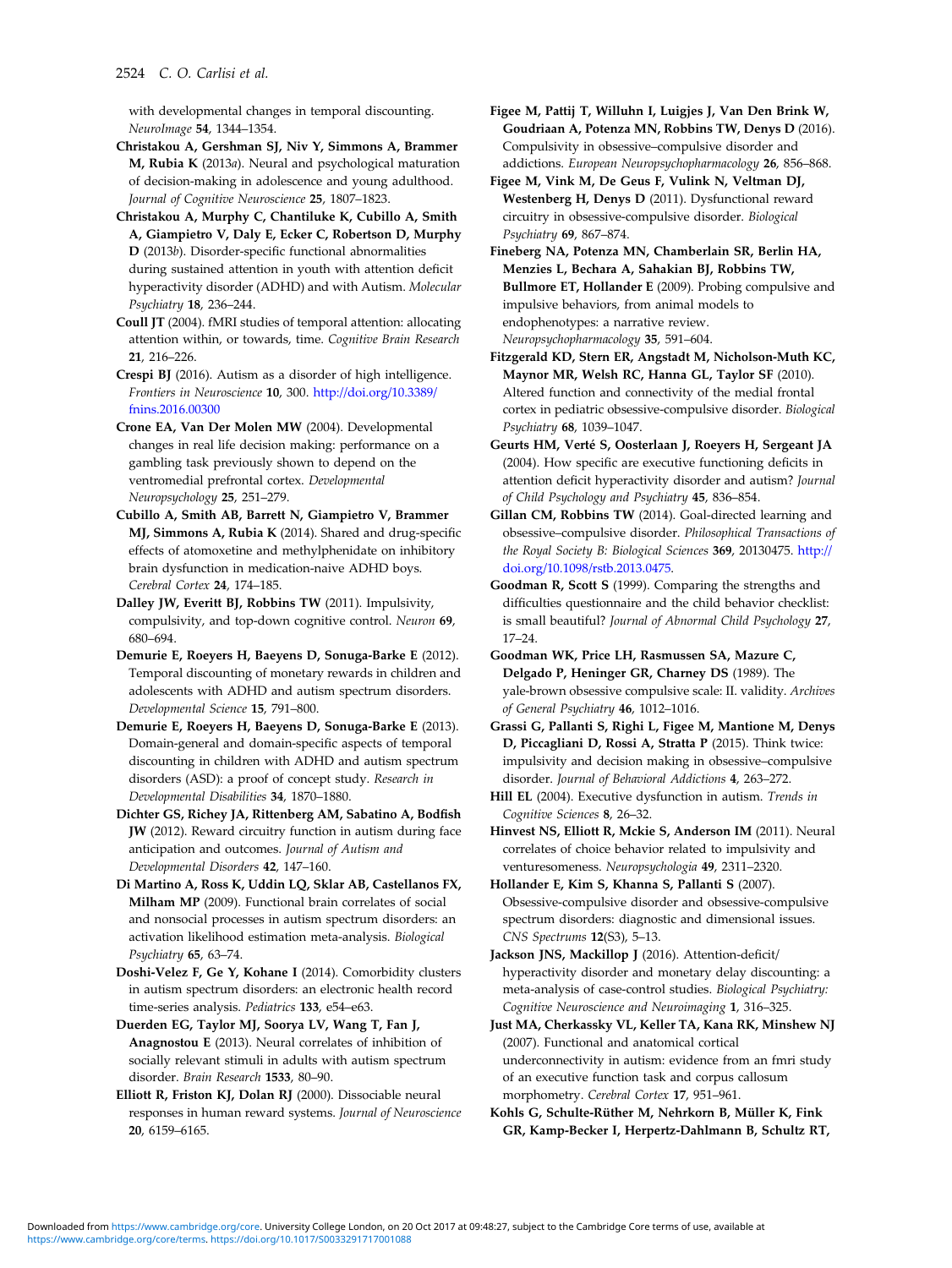<span id="page-12-0"></span>Konrad K (2013). Reward system dysfunction in autism spectrum disorders. Social Cognitive and Affective Neuroscience 8, 565–572.

Kriete T, Noelle DC (2015). Dopamine and the development of executive dysfunction in autism spectrum disorders. PLoS ONE 10, e0121605.

Langen M, Durston S, Kas MJ, Van Engeland H, Staal WG (2011). The neurobiology of repetitive behavior:... and men. Neuroscience and Biobehavioral Reviews 35, 356–365.

Lord C, Risi S, Lambrecht L, Cook Jr. E, Leventhal B, Dilavore P, Pickles A, Rutter M (2000). The autism diagnostic observation schedule – generic: a standard measure of social and communication deficits associated with the spectrum of autism. Journal of Autism and Developmental Disorders 30, 205–223.

Lord C, Rutter M, Couteur A (1994). Autism diagnostic interview-revised: a revised version of a diagnostic interview for caregivers of individuals with possible pervasive developmental disorders. Journal of Autism and Developmental Disorders 24, 659–685.

Marsh R, Horga G, Parashar N, Wang Z, Peterson BS, Simpson HB (2014). Altered activation in fronto-striatal circuits during sequential processing of conflict in unmedicated adults with obsessive-compulsive disorder. Biological Psychiatry 75, 615–622.

Mccoy AN, Crowley JC, Haghighian G, Dean HL, Platt ML (2003). Saccade reward signals in posterior cingulate cortex. Neuron 40, 1031–1040.

Menon V, Uddin LQ (2010). Saliency, switching, attention and control: a network model of insula function. Brain Structure and Function 214, 655–667.

Menzies L, Chamberlain SR, Laird AR, Thelen SM, Sahakian BJ, Bullmore ET (2008). Integrating evidence from neuroimaging and neuropsychological studies of obsessive-compulsive disorder: the orbitofronto-striatal model revisited. Neuroscience and Biobehavioral Reviews 32, 525–549.

Mesulam M-M (1999). Spatial attention and neglect: parietal, frontal and cingulate contributions to the mental representation and attentional targeting of salient extrapersonal events. Philosophical Transactions of the Royal Society of London B: Biological Sciences 354, 1325–1346.

Morein-Zamir S, Voon V, Dodds CM, Sule A, Van Niekerk J, Sahakian BJ, Robbins TW (2015). Divergent subcortical activity for distinct executive functions: stopping and shifting in obsessive compulsive disorder. Psychological Medicine FirstView 1–12.

Murphy CM, Christakou A, Daly EM, Ecker C, Giampietro V, Brammer M, Smith AB, Johnston P, Robertson DM, Consortium MA, Murphy DG, Rubia K (2014). Abnormal functional activation and maturation of fronto-striato-temporal and cerebellar regions during sustained attention in autism spectrum disorder. American Journal of Psychiatry 171, 1107–1116.

Murphy SE (2010). Using functional neuroimaging to investigate the mechanisms of action of selective serotonin reuptake inhibitors (SSRIs). Current Pharmaceutical Design 16, 1990–1997.

Murphy SE, Longhitano C, Ayres RE, Cowen PJ, Harmer CJ, Rogers RD (2008). The role of serotonin in nonnormative

risky choice: the effects of tryptophan supplements on the 'reflection effect' in healthy adult volunteers. Journal of Cognitive Neuroscience 21, 1709–1719.

Myerson J, Green L, Warusawitharana M (2001). Area under the curve as a measure of discounting. Journal of the Experimental Analysis of Behavior 76, 235–243.

Noreika V, Falter CM, Rubia K (2013). Timing deficits in attention-deficit/hyperactivity disorder (ADHD): evidence from neurocognitive and neuroimaging studies. Neuropsychologia 51, 235–266.

Norman LJ, Carlisi C, Lukito S, Hart H, Mataix-Cols D, Radua J, Rubia K (2016). Structural and functional brain abnormalities in attention-deficit/hyperactivity disorder and obsessive-compulsive disorder: a comparative meta-analysis. JAMA Psychiatry 73, 815–825.

Odum AL (2011). Delay discounting: trait variable? Behavioural Processes 87, 1–9.

Oldfield RC (1971). The assessment and analysis of handedness: the Edinburgh inventory. Neuropsychologia 9, 97–113.

Ortuno F, Ojeda N, Arbizu J, Lopez P, Marti-Climent J, Penuelas I, Cervera S (2002). Sustained attention in a counting task: normal performance and functional neuroanatomy. NeuroImage 17, 411–420.

Ozonoff S, Jensen J (1999). Brief report: specific executive function profiles in three neurodevelopmental disorders. Journal of Autism and Developmental Disorders 29, 171–177.

Paulus MP, Rogalsky C, Simmons A, Feinstein JS, Stein MB (2003). Increased activation in the right insula during risk-taking decision making is related to harm avoidance and neuroticism. NeuroImage 19, 1439–1448.

Peters J, Büchel C (2010). Episodic future thinking reduces reward delay discounting through an enhancement of prefrontal-mediotemporal interactions. Neuron 66, 138–148.

Peters J, Büchel C (2011). The neural mechanisms of inter-temporal decision-making: understanding variability. Trends in Cognitive Sciences 15, 227–239.

Philip RCM, Dauvermann MR, Whalley HC, Baynham K, Lawrie SM, Stanfield AC (2012). A systematic review and meta-analysis of the fMRI investigation of autism spectrum disorders. Neuroscience and Biobehavioral Reviews 36, 901–942.

Pine A, Seymour B, Roiser JP, Bossaerts P, Friston KJ, Curran HV, Dolan RJ (2009). Encoding of Marginal Utility across Time in the Human Brain. Journal of Neuroscience 29, 9575–9581.

Pinto A, Steinglass JE, Greene AL, Weber EU, Simpson HB (2014). Capacity to delay reward differentiates obsessive-compulsive disorder and obsessive compulsive personality disorder. Biological Psychiatry 75, 653–659.

Pochon J-B, Riis J, Sanfey AG, Nystrom LE, Cohen JD (2008). Functional imaging of decision conflict. Journal of Neuroscience 28, 3468–3473.

Radua J, Pozo NOD, Gómez J, Guillen-Grima F, Ortuño F (2014). Meta-analysis of functional neuroimaging studies indicates that an increase of cognitive difficulty during executive tasks engages brain regions associated with time perception. Neuropsychologia 58, 14–22.

Radua J, Van Den Heuvel OA, Surguladze S, Mataix-Cols D (2010). Meta-analytical comparison of voxel-based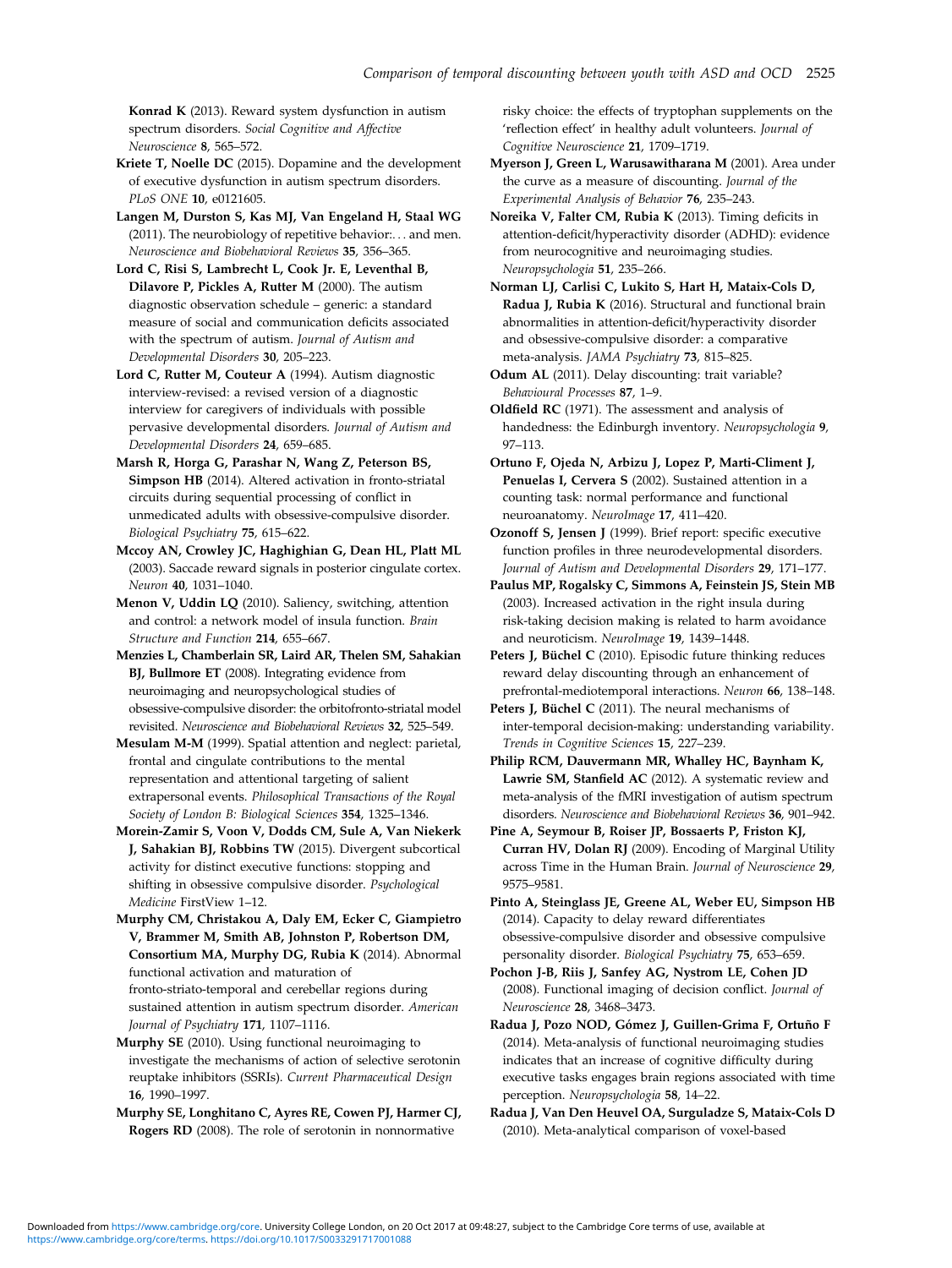<span id="page-13-0"></span>morphometry studies in obsessive-compulsive disorder vs other anxiety disorders. Archives of General Psychiatry 67, 701–711.

Richards JB, Zhang L, Mitchell SH, Wit H (1999). Delay or probability discounting in a model of impulsive behavior: effect of alcohol. Journal of the Experimental Analysis of Behavior 71, 121–143.

Robbins TW, Gillan CM, Smith DG, De Wit S, Ersche KD (2012). Neurocognitive endophenotypes of impulsivity and compulsivity: towards dimensional psychiatry. Trends in Cognitive Sciences 16, 81–91.

Rubia K (2006). The neural correlates of timing functions. In Timing the Future: the Case for a Time-Based Prospective Memory (ed. J. Glicksohn), pp. 213–238. World Scientific Publishing: Hackensack, NJ.

Rubia K, Halari R, Christakou A, Taylor E (2009). Impulsiveness as a timing disturbance: neurocognitive abnormalities in attention-deficit hyperactivity disorder during temporal processes and normalization with methylphenidate. Philosophical Transactions of the Royal Society B: Biological Sciences 364, 1919–1931.

Rubia K, Overmeyer S, Taylor E, Brammer M, Williams S, Simmons A, Andrew C, Bullmore E (1998). Prefrontal involvement in 'temporal bridging' and timing movement. Neuropsychologia 36, 1283–1293.

Ruscio A, Stein D, Chiu W, KessleR R (2010). The epidemiology of obsessive-compulsive disorder in the National Comorbidity Survey Replication. Molecular Psychiatry 15, 53–63.

Rutter M, Bailey A, Lord C (2003). The Social Communication Questionnaire: Manual. Western Psychological Services: Los Angeles.

Sanders J, Johnson KA, Garavan H, Gill M, Gallagher L (2008). A review of neuropsychological and neuroimaging research in autistic spectrum disorders: attention, inhibition and cognitive flexibility. Research in Autism Spectrum Disorders 2, 1-16.

Sandrini M, Rossini PM, Miniussi C (2004). The differential involvement of inferior parietal lobule in number comparison: a rTMS study. Neuropsychologia 42, 1902–1909.

Schmitz N, Rubia K, Van Amelsvoort T, Daly E, Smith A, Murphy DGM (2008). Neural correlates of reward in autism. British Journal of Psychiatry 192, 19–24.

Scott-Van Zeeland AA, Dapretto M, Ghahremani DG, Poldrack RA, Bookheimer SY (2010). Reward processing in autism. Autism Research 3, 53–67.

Shin NY, Lee TY, Kim E, Kwon JS (2014). Cognitive functioning in obsessive-compulsive disorder: a meta-analysis. Psychological Medicine 44, 1121–1130.

Simonoff E, Pickles A, Charman T, Chandler S, Loucas T, Baird G (2008). Psychiatric disorders in children with autism spectrum disorders: prevalence, comorbidity, and associated factors in a population-derived sample. Journal of the American Academy of Child and Adolescent Psychiatry 47, 921–929.

Singer T, Critchley HD, Preuschoff K (2009). A common role of insula in feelings, empathy and uncertainty. Trends in Cognitive Sciences 13, 334–340.

Smith A, Taylor E, Lidzba K, Rubia K (2003). A right hemispheric frontocerebellar network for time

discrimination of several hundreds of milliseconds. NeuroImage 20, 344–350.

Sohn SY, Kang JI, Namkoong K, Kim SJ (2014). Multidimensional measures of impulsivity in obsessive-compulsive disorder: cannot wait and stop. PLoS ONE 9, e111739.

Steinbeis N, Haushofer J, Fehr E, Singer T (2016). Development of behavioral control and associated vmPFC– DLPFC connectivity explains children's increased resistance to temptation in intertemporal choice. Cerebral Cortex 26, 32–42.

Steinberg L, Albert D, Cauffman E, Banich M, Graham S, Woolard J (2008). Age differences in sensation seeking and impulsivity as indexed by behavior and self-report: evidence for a dual systems model. Developmental Psychology 44, 1764–1778.

Stern ER, Taylor SF (2014). Cognitive neuroscience of obsessive-compulsive disorder. Psychiatric Clinics of North America 37, 337–352.

Talairach J, Tournoux P (1988). Coplanar Stereotaxic Atlas of the Human Brain, a 3-dimensional Proportional System: an Approach to Cerebral Imaging. Thieme: New York.

Tanaka SC, Doya K, Okada G, Ueda K, Okamoto Y, Yamawaki S (2004). Prediction of immediate and future rewards differentially recruits cortico-basal ganglia loops. Nature Neuroscience 7, 887–893.

Thirion B, Pinel P, Mériaux S, Roche A, Dehaene S, Poline J-B (2007). Analysis of a large fMRI cohort: statistical and methodological issues for group analyses. NeuroImage 35, 105–120.

Van Den Heuvel OA, Mataix-Cols D, Zwitser G, Cath DC, Van Der Werf YD, Groenewegen HJ, Van Balkom AJLM, Veltman DJ (2011). Common limbic and frontal-striatal disturbances in patients with obsessive compulsive disorder, panic disorder and hypochondriasis. Psychological Medicine 41, 2399–2410.

van den Heuvel OA, Veltman DJ, Groenewegen HJ, Cath DC, van Balkom AJ, van Hartskamp J, Barkhof F, van Dyck R (2005). Frontal-striatal dysfunction during planning in obsessive-compulsive disorder. Archives of General Psychiatry 62, 301–309.

Via E, Radua J, Cardoner N, Happé F, Mataix-Cols D (2011). Meta-analysis of gray matter abnormalities in autism spectrum disorder: should asperger disorder be subsumed under a broader umbrella of autistic spectrum disorder? Archives of General Psychiatry 68, 409–418.

Vloet T, Marx I, Kahraman-Lanzerath B, Zepf F, Herpertz-Dahlmann B, Konrad K (2010). Neurocognitive performance in children with ADHD and OCD. Journal of Abnormal Child Psychology 38, 961–969.

Vogt BA, Finch DM, Olson CR (1992). Functional heterogeneity in cingulate cortex: the anterior executive and posterior evaluative regions. Cerebral Cortex 2, 435–443.

Voon V, Derbyshire K, Ruck C, Irvine MA, Worbe Y, Enander J, Schreiber LRN, Gillan C, Fineberg NA, Sahakian BJ, Robbins TW, Harrison NA, Wood J, Daw ND, Dayan P, Grant JE, Bullmore ET (2015). Disorders of compulsivity: a common bias towards learning habits. Molecular Psychiatry 20, 345–352.